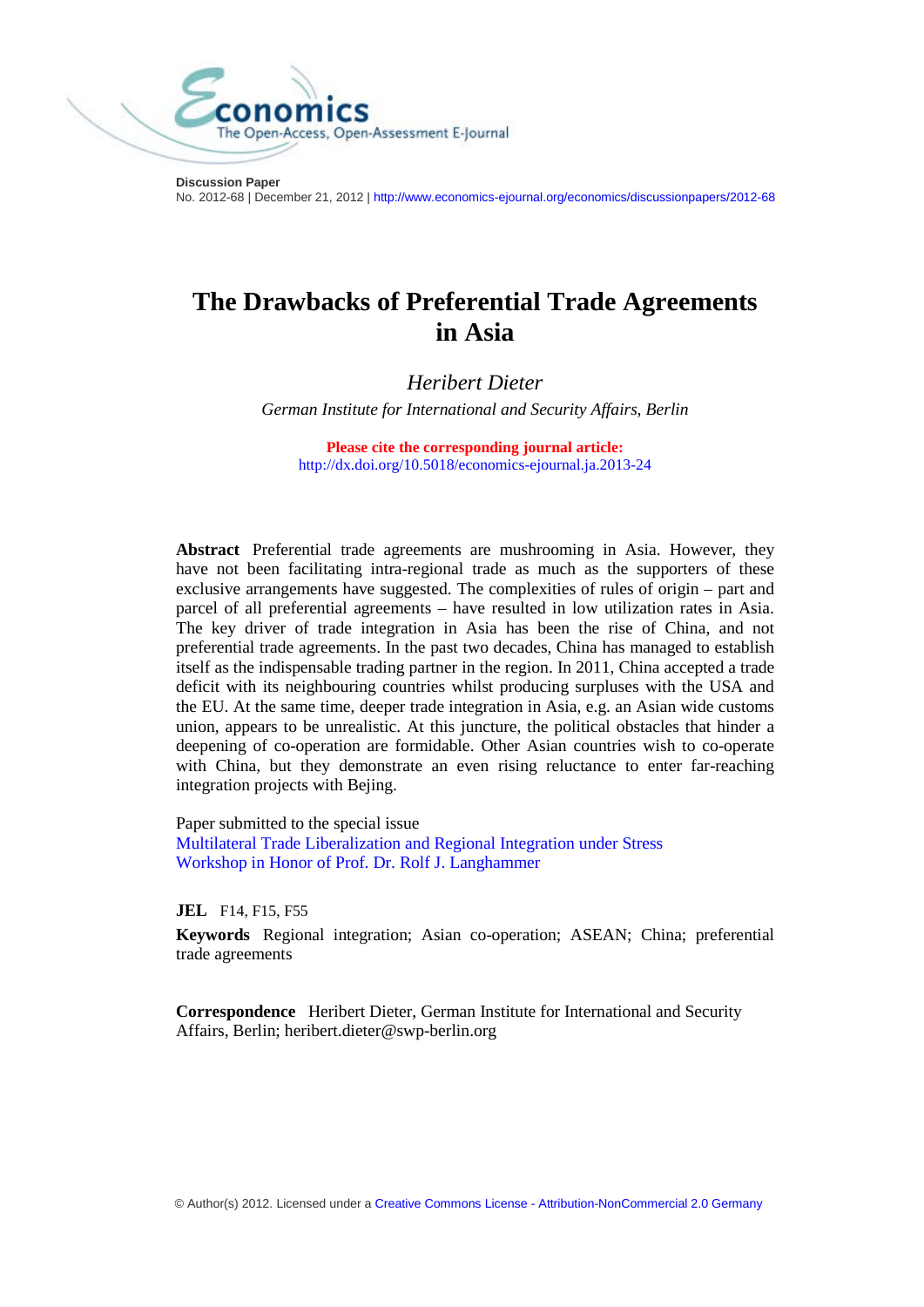#### **1 Introduction**

After decades of preoccupation with traditional security issues, trade, finance and investment have become key areas of concern to policy makers in Asia, broadly defined to include South Asia, Southeast Asia and East Asia. Whereas in the past, governments in Asia applied a traditional understanding of security, today 'economic security' is part of a broadened concept of security that most countries in Asia apply (Pempel 2010a: 213). Of course, international trade and the efforts to deepen intra-regional trade integration are part of this process.

In the midst of the global financial crisis in 2008 and 2009, international trade seemed to be collapsing. Especially those economies that showed very high levels of integration into the global economy, e.g. Singapore, suffered badly. In 2010, however, trade is recovering quickly two years after the crisis broke. Asian economies have of course not been hit as hard by the global financial crisis as the European and American economies. After the crisis, their recovery is once again led by trade. Thus, the topic of trade integration is enjoying renewed attention in the region and beyond.

In Asia, trade integration has been shaping the economic and political debate for decades. There has always been a distinction between market-led and policy-led trade integration. The former refers to the tendency of firms to obtain raw materials, intermediate products and end products across borders from the cheapest source. The second form is government-induced trade integration, in particular the creation of preferential trade agreements such as free trade areas and customs unions.

Lines demarcating between the two types of integration are however hazy. Marketled integration is not occurring in an economic space free of government regulation, but relies primarily on the multilateral regulatory framework that has been created by governments. The multilateral regulation of trade has of course been suffering in the last decade, both because of the unwillingness of WTO member countries to conclude the Doha Round of trade negotiations and due to the increasing competition from preferential trade agreements. Often, policy makers perceive preferential trade agreements as a substitute for multilateral regulation. This can be observed in Asia and elsewhere.

The creation of preferential bilateral or regional trade agreements in Asia and elsewhere occurs at a time of market-driven internationalisation of production. Dicken has suggested that in the last decades, the global economy has been affected by two distinct, but related developments: the increasing transnationalization of production networks and the rapid emergence of regional trade agreements (Dicken 2005: 1). Both developments are important for developed and developing countries alike. Transnationalization of production networks results in the relocation of production to other countries, and these changes affect the economic prospects in many parts of the world.

In this article, the evolution of trade integration in Asia in the past decade will be analysed. First, I will look at the actual development of trade in the region. Needless to say much of the increase of trade in the region is due to the phenomenal rise of China as a player in international economic relations. Subsequently, I will examine the mushrooming of preferential trade agreements in Asia. Whilst their coverage and appeal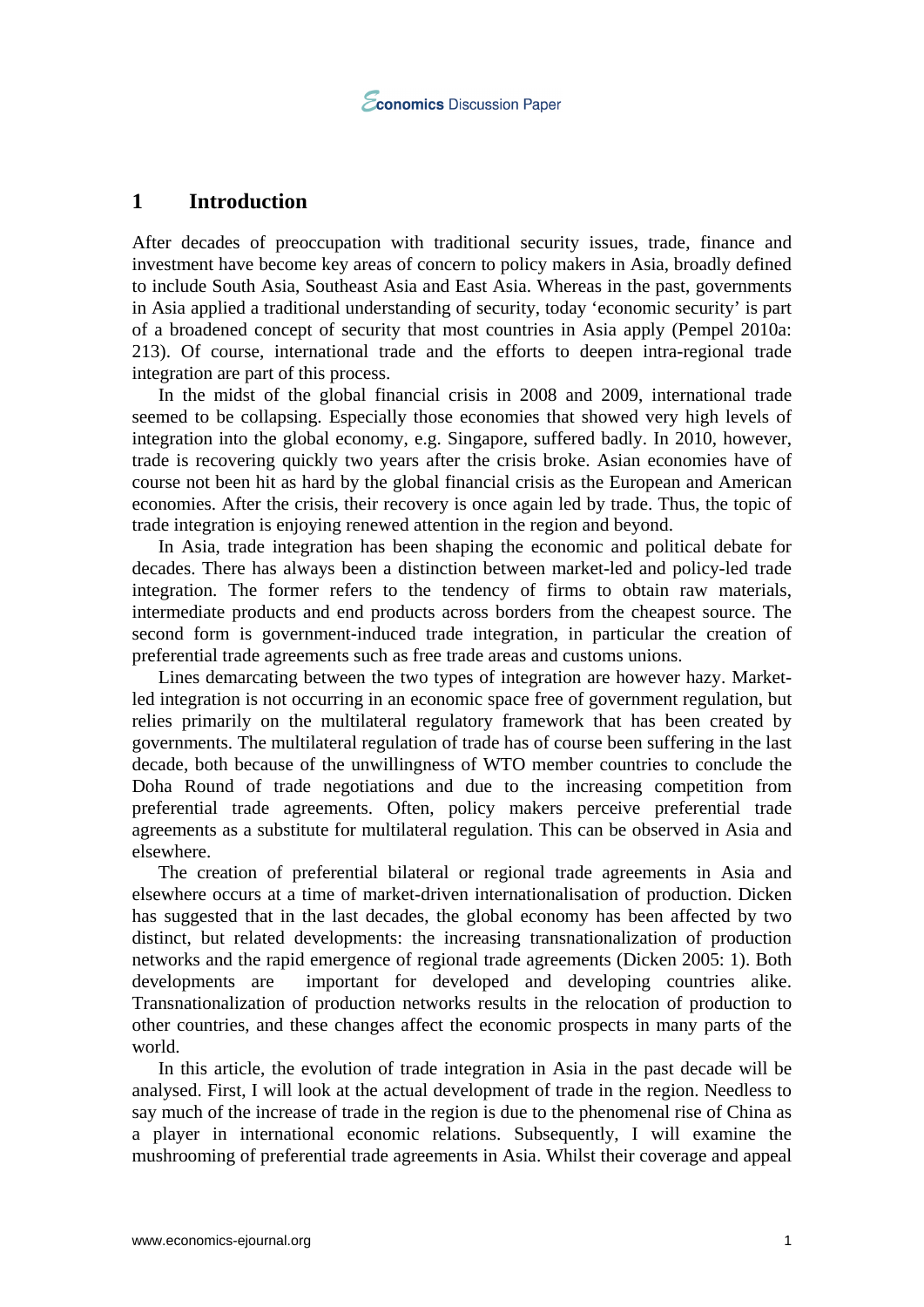*<u>Economics Discussion Paper</u>* 

varies, all of them contain the creation of a free trade area between the participating economies as a core element. Subsequently, I discuss whether this is a wise approach and analyse the limited utility of preferential trade agreements in an era of growing economic integration including the increasing use of intra-regional productions networks. Against this background, the prospects and efficacy of an Asian customs union are considered at the end of this article.

#### **2 Market-led trade integration**

In the two decades since 1990, the deepening of trade integration has been primarily market-driven, not state-led. As will be demonstrated in the article, government initiatives in Asia, primarily the creation of preferential trade agreements, has not been contributing significantly to the deepening of trade relations. Instead, transnational corporations were operating across national borders and have set-up production networks in Asia, even though there has been little government support for the deepening of intra-regional trade. The result has been a region-wide 'factory Asia', driven by markets rather than by governments (Pempel 2010a: 215).

Of course, one of the main factors for the rise of trade integration, both market-led and policy-driven, has been the rise of China, occurring at a time when the USA under George W. Bush implemented a policy of hostile unilateralism. China has utilised this opportunity to fill the void. As America put security issues in the centre of its foreign policy, China demilitarised its rhetoric and policies. In contrast to previous decades, in the 21st century China promises a common future in harmony and prosperity. China's policy shift has resulted in a remarkable revision of perceptions in East Asia, as David Shambaugh has noted earlier this decade: "Today China is an exporter of goodwill and consumer durables instead of revolution and weapons" (Shambough 2004: 65).

In the early  $21<sup>st</sup>$ , the rise of China has been the most important development for all Southeast and East Asian countries and their economic cooperation endeavours (Ravenhill 2008: 48). In recent years, China's clever diplomacy has made a significant contribution to the rise of the country's status in the region. China, for example, was the first non-ASEAN country to sign ASEAN's Treaty of Amity and Cooperation (TAC). It signed the TAC at the ASEAN summit in Bali in 2003, and by signing this nonaggression treaty Beijing has contributed to relieving fears of China's military intentions, at least temporarily (Narine 2007: 214). Beijing has been willing to accommodate the fears that continue to exist in the region with regard to the country's leadership ambitions. China's current popularity among policy makers in Asia is also reflected by the numerous preferential agreements it has either been able to conclude or is negotiating.

In the last three decades, China has developed into an economic hub in Asia. Both in trade and in production, other countries in the region increasingly benefit from intensive relations with China. Today, about 50 percent of China's trade is intraregional. Even for Japan, the world's second-largest economy, China is more important than ever. In 2009, China has replaced the US as Japan's largest export market, and China is the largest importer to Japan (IMF Directions of Trade 2009). Moreover, China does not generate a large surplus in trade with its neighbours.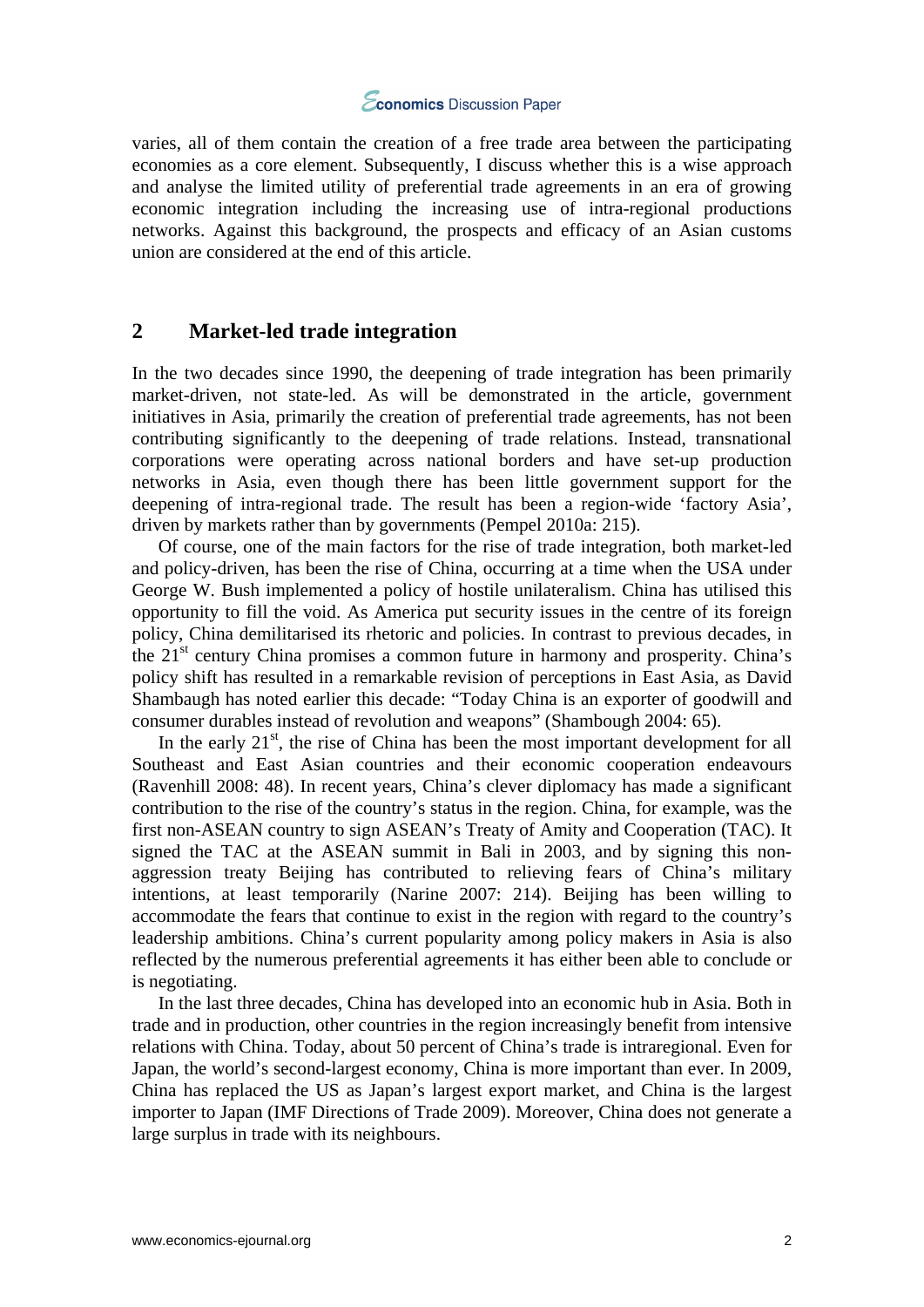

Of course, the rise of China to the world's largest exporter has been widely debated. However, the country has also overtaken Japan as the world's third largest importer (after the USA and Germany). This makes China a sought-after partner worldwide. Furthermore, the much-discussed trade surpluses of China are solely generated in trade with OECD-countries (Table 1). In 2011 the surplus in trade with the USA was 205.7 billion dollars (with exports of 324.8 billion dollars) and the surplus with the EU 145 billion dollars (with exports of 356.2 billion dollars). By contrast, in 2011 China generated a *deficit* in trade with most of its Asian neighbours, including ASEAN, Australia, Japan and South Korea. Effectively, China generates deficits with allies and surpluses with rivals.

In many political systems, exports are considered more important than imports. This is particularly the case for those countries that have followed a strategy of export-led growth. Virtually all Asian countries fall into that category. The political survival of many governments in Asia, including of course China, depends on the delivery of economic growth (Pempel 2010a: 213). Across Asia, both policy makers and civil society has developed a conviction that economic growth and prosperity are tools to enhance a nation's power and prestige (Pempel 2010b: 473).

Thus, China's trade relations may reflect a foreign policy strategy that aims at establishing China as an indispensable nation in Asia. Of course, this assessment requires further analysis. To start with, one has to ask how the government in Beijing has been able to steer the direction of Chinese exports and imports. Considering the high level of government planning in the formulation of economic strategies in China, it appears quite likely that the described outcome is the result of government strategy, rather than the result of market forces. In any case, Chinese foreign economic policy has been successful in anchoring the country as a key player in Asian economic affairs.

|                      | <b>Exports to</b> | <b>Imports from</b> | <b>Balance of trade</b><br>$(EX-IM)$ |
|----------------------|-------------------|---------------------|--------------------------------------|
| <b>ASEAN</b>         | 169,860           | 192,466             | $-22,606$                            |
| <b>South Korea</b>   | 82,924            | 161,673             | $-78,749$                            |
| Japan                | 147,290           | 194,409             | $-47,119$                            |
| <b>Australia</b>     | 33,906            | 82,929              | $-49,023$                            |
| <b>New Zealand</b>   | 3,736             | 4,990               | $-1,254$                             |
| <b>United States</b> | 324,856           | 119,163             | 205,702                              |
| EU                   | 356,215           | 211,200             | 145,045                              |
|                      |                   |                     |                                      |
| <b>Total Trade</b>   | 1,901,478         | 1,741,449           | 160,029                              |

*Table 1*: China's major trading partners and trade balance (countries and regions)  $(2011)*$ 

\**Scale: Millions, Unit: US dollars*

Source: International Monetary Fund, Direction of Trade Statistics, 2012.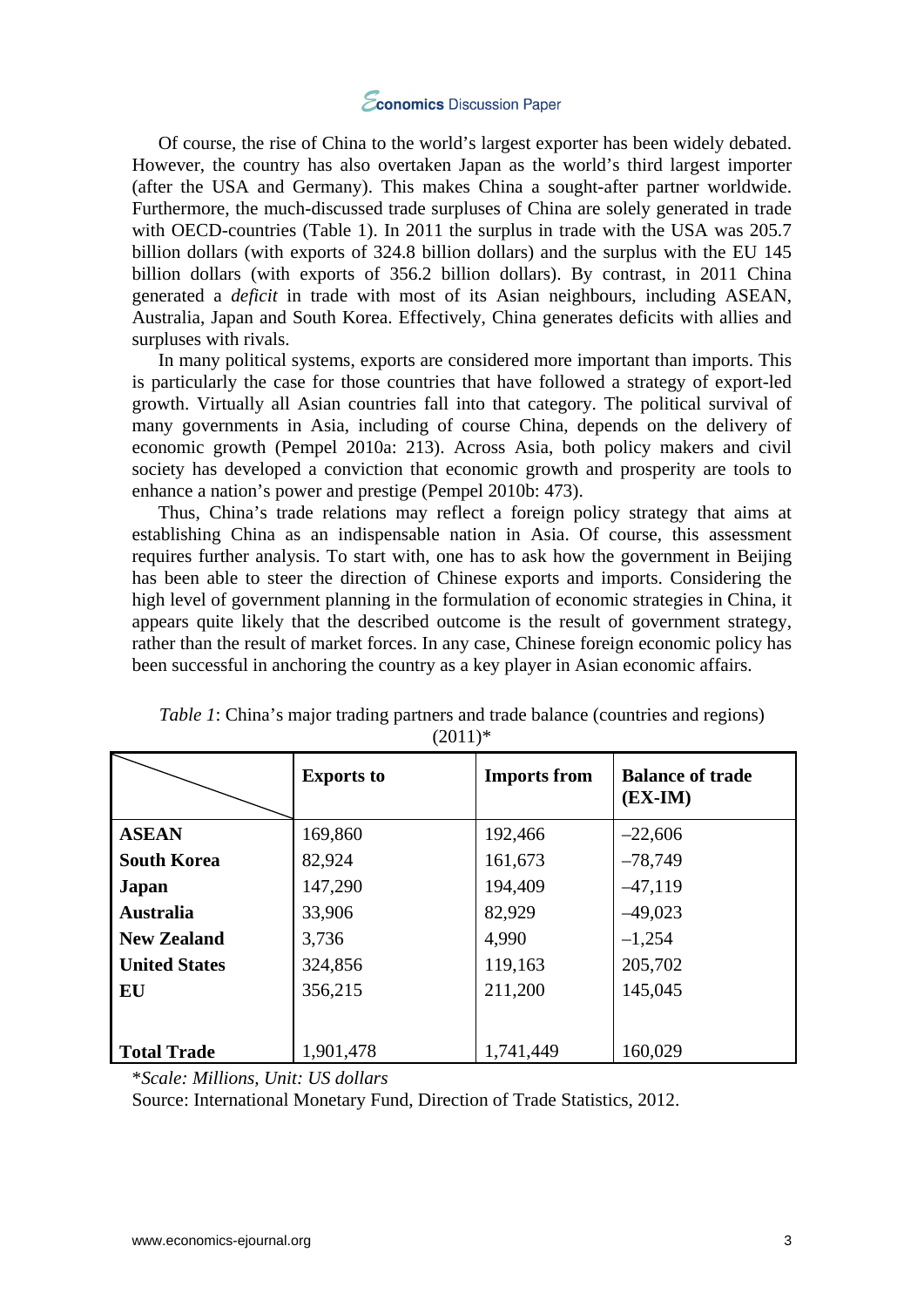

Since 1990, Asian economies have significantly increased their share of global trade. In 2006, the emerging Asian economies (including India, without Japan) generated as much as one third of world trade, up sharply from twenty-one percent in 1990 (IMF  $2007$ ).<sup>[1](#page-4-0)</sup> While trade with the rest of the world has also increased, the growth of trade within emerging Asia has been particularly spectacular. Intraregional trade between emerging Asian economies increased more than nine times between 1990 and 2009 to about 1,224 billion dollars (IMF DOT 2009). Both growth and volumes are remarkable even when contrasted with the European Union (EU-15). In Europe, intraregional trade reached three thousand billion dollars in 2009, an almost threefold increase from 1990 (IMF DOT 2009).

In 2009, the share of intra-East and Southeast Asian exports reached close to fortyone percent of overall trade (UN ESCAP 2009: 9), not much lagging behind NAFTA (52.5 percent) or the European Union (EU-15, 59.2 percent). The number is even higher for imports, indicating closer integration. Intraregional import figures for this block reached forty-nine percent in 2009 (UN ESCAP 2009: 9), not significantly lower than EU's intraregional imports (64 percent) (IMFDOT 2009). As noted before, the main factor driving this impressive increase of intraregional trade and intraregional division of labour has been the rise of China. From 1997-2007 China' share of intraregional trade has doubled. In 2009, the share of China in intra-East and Southeast Asian imports alone was close to thirty-three percent (UN ESCAP 2009: 8)

In general, it can be observed that China has become more important as a destination of exports at the expense of established OECD-economies. Between 1990 and 2006, for the four most advanced newly industrialised countries of Asia (South Korea, Taiwan, Hong Kong, Singapore) China as an export destination grew from 7.9 to 25.4 percent, whilst exports to the rest of the world, including OECD countries, shrank from 57.0 to 38.3 percent. Even for ASEAN-countries, which directly compete with China, trade with China grew dramatically. In 1990, only 2.2 percent of exports from Indonesia, Malaysia, Thailand, the Philippines and Vietnam went to China, while in 2006 this figure had risen to 11.1 percent (IMF 2007: 44).

In effect, the growing economic ties have led to a rise of China-centred regionalism, if not de-jure but de-facto. This can not only be recognized in an increase of crossborder trade and investment but also in the intensification of formal integration projects, probably the most important one being the China ASEAN Free Trade Agreement (CAFTA), in effect since 2010.[2](#page-4-1) However, China is of course not the only player pushing its preferential trade agreements in the region. This trend raises the question why Asian economies have departed from the multilateral regulation of trade and are increasingly opting for the discriminating preferential alternative.

<span id="page-4-0"></span> $<sup>1</sup>$  Emerging Asia, following IMF definitions, includes China, India, Hong Kong, South Korea, Singapore,</sup> Taiwan, Indonesia, Malaysia, the Philippines, Thailand and Vietnam (IMF 2007: vi).

<span id="page-4-1"></span><sup>&</sup>lt;sup>2</sup> One of the key foreign policy questions in the coming two decades will be the modernization of the current regime of global economic governance. John Ikenberry has pointed out that while the rise of China is a challenge, so far the Chinese have operated within the existing order and refrained from staging a full-fledged confrontation (Ikenberry 2008: 37). However, the effects of the rise of China for global economic governance are not a key question of this article.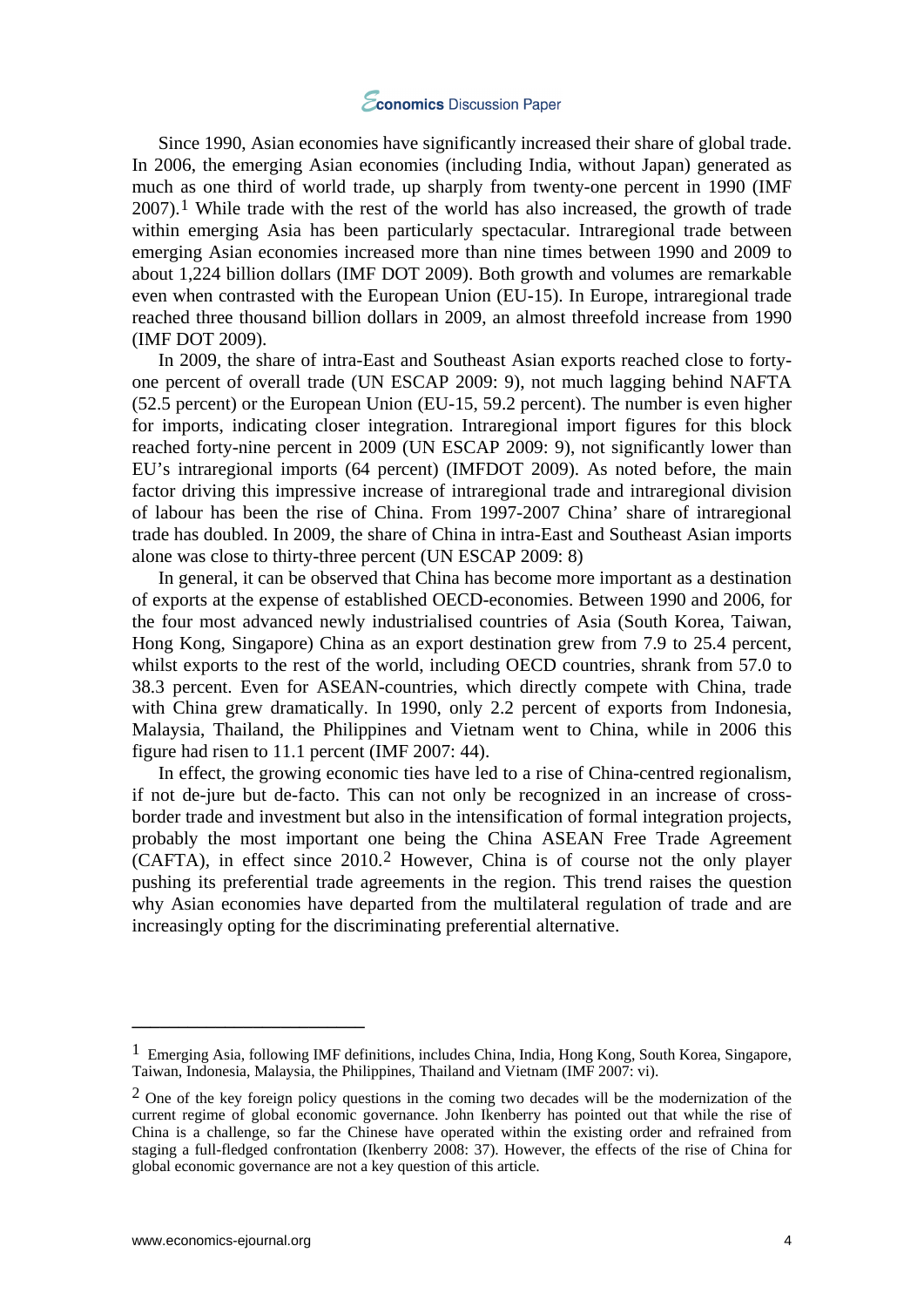#### **3 Why has the support for multilateral regulation of trade disappeared?**

The traditional debate on this issue has been characterised by the 'stepping-stone' or 'stumbling bloc' arguments. Bilateral or plurilateral agreements were regarded as either contributing to improvements of the multilateral regime or undermining it. However, until today, the multilateral regime has received very little, if any, stimulus from bilateral agreements. Indeed, the lasting stalemate in the Doha-Round can at least partly be attributed to the existence of alternative, bilateral regimes.

Today, there are almost four hundred free trade agreements and a few customs unions already recognized by the WTO. More are currently being negotiated and all regions of the global economy are participating. This could not be said a few years ago, as the entire Asia-Pacific region, for example, largely avoided these agreements. Countries like Japan and South Korea, and even Australia, were staunch supporters of the multilateral regime. Only ASEAN countries were advancing preferential trade within their ASEAN Free Trade Area (AFTA), which started in 1992. However, this pattern has changed dramatically. In recent years, no major economy has been willing to abstain from the current trend for preferential trade agreements.

Both the US and the European Union have actively contributed to the weakening of the World Trade Organization's position in economic governance. While both continue to rhetorically support the WTO, in practice neither is providing the leadership in trade governance that characterized earlier periods, in particular the 1970's, 1980's and 1990's. Immediately after 1945, the newly established American hegemony created the global economic order. In the aftermath of World War II, the USA used its then unchallenged material and ideological power to set in place an international institutional framework for global economic governance. Although underwritten by US hegemony, the Bretton Woods System and the General Agreement on Tariffs and Trade (GATT) were multilateral in both tone and practice. Though many countries were excluded or excluded themselves from the Bretton Woods regime, such as most countries of the Warsaw Pact, the regime was open and inclusive by definition. The GATT in particular was a tremendous success. Starting with twenty-three countries in 1948, the list of contracting parties grew longer rapidly, reaching 128 in 1994. The GATT quickly became a central pillar of global economic governance.

As such, the US saw the GATT as beneficial to its national interest and its view of world order. However, in the first decades after 1945, the US defined its interests broadly and in a sufficiently inclusive manner. Other countries felt able to sign onto a vision that stressed the importance of due process and the rule of law. Europe, an important player in trade policy after the completion of the customs union of the European Economic Community in 1968, by and large was a constructive force in supporting the further development of the multilateral trade regime. Asian players, in particular Japan and subsequently the rapidly emerging economies of Southeast and East Asia, were loyal supporters of the GATT and later the WTO. This is best exemplified by the fact that there were hardly any preferential trade agreements in Asia prior to the year 2000.

Nowadays, at the end of the first decade of the  $21<sup>st</sup>$  century, the situation has changed significantly. Since the days of the administration of George Bush Sen., the US has defined its national interest much more narrowly. Whilst the rhetoric of the Clinton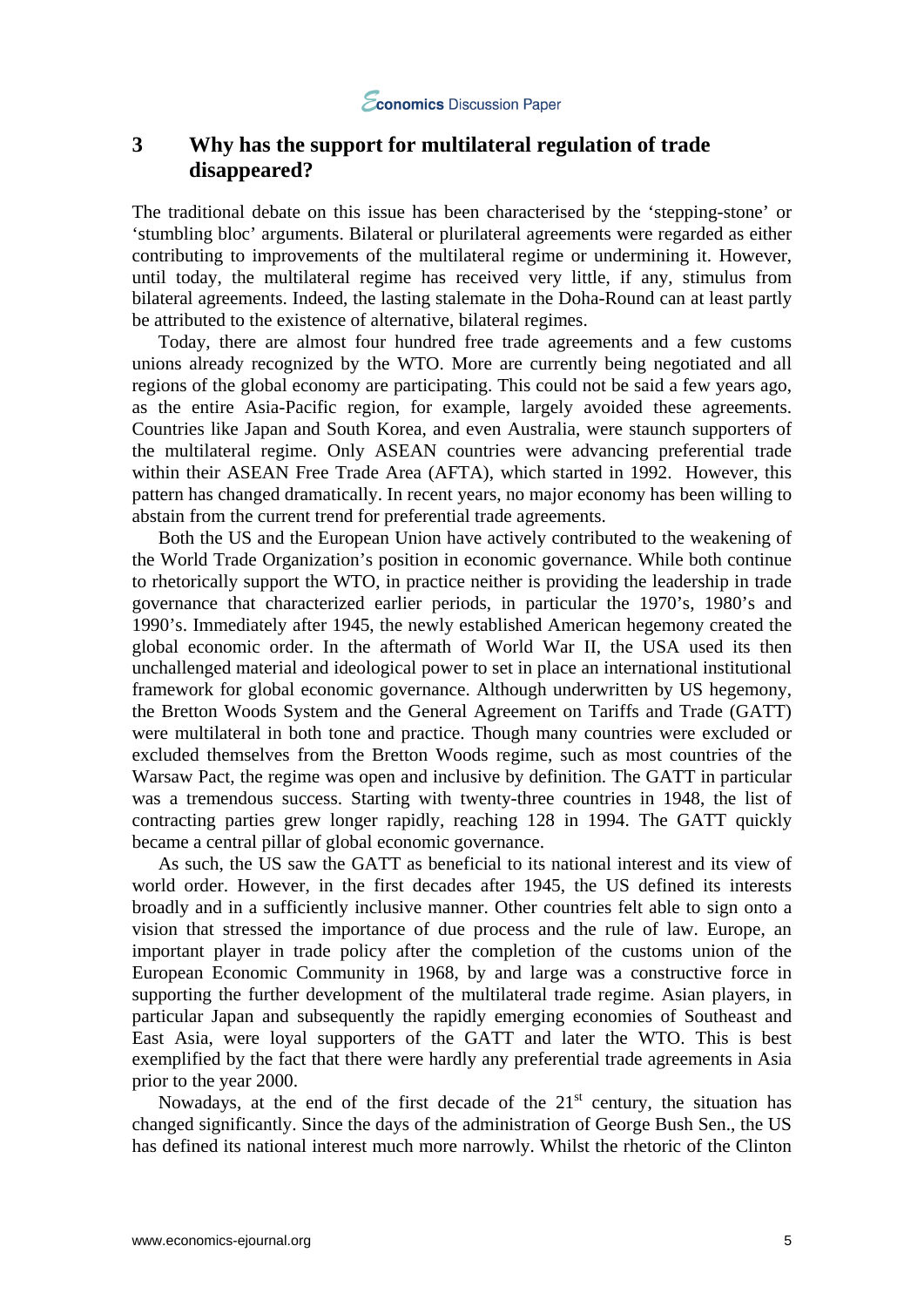

Administration may have been more benign and gentle, it nevertheless pushed primarily its own agenda in international affairs (Dieter and Higgott 2007: 151-174). This pattern continues in the first years of Obama Administration, although with a change in rhetoric as not all policy is overshadowed by security concerns. Whilst President Obama has so far stay refrained from implementing trade restrictions, the continuing weakness of the American economy, particularly high unemployment, may well result in a protectionist policy shift before the presidential elections in 2012. Moreover, resentment towards multilateral, rule-based regimes is still a prevalent sentiment within most US policy circles.

Even more importantly, in recent years Asian economies have firmly embraced preferential trade agreements (Pempel 2006: 239-254), although these policies have been causing some friction in the transnational production networks in the region. Nevertheless, the changing policy choices of Asian governments have resulted in a further weakening of support for the multilateral trade regime.

Of course, the multilateral trading system has always depended on the support of major players. The US had been the single most important supporter of the GATT in the first two decades after its implementation, nurturing a rules-based world trading system (Irwin 2002: 225). When the European Economic Community completed the creation of a customs union in 1968, Europe became the second major player in the multilateral trading regime. Some of today's important trading nations, China in particular, were not yet members at that time, while the countries under the influence of the USSR primarily traded with each other.

As such, the US and the EU continued to shape and further the multilateral trading regime in the three decades after 1968. While the evolution of the trading regime was neither linear nor without contradictions, it is clear that the GATT can be considered a success, both with regard to the liberalization of trade and the continuously expanding membership. Furthermore, during the bipolar era, all GATT negotiation rounds eventually managed to be completed, though often after long negotiations. The most important development, however, has been the creation of the World Trade Organization in 1995, which has been providing member countries with a substantially improved dispute settlement mechanism. Prior to the creation of the WTO in 1995, dispute settlement could be blocked by the party accused of an illegitimate policy. This has changed with the WTO; it is one of the few multilateral organizations where any country can take the EU or the US to court and have a legitimate chance of rectifying the situation, though it may take some time. The implementation of the dispute settlement mechanism was not only a milestone for the creation of a rules-based system of international trade, but it can also be interpreted as one of the few building blocks of global governance.

#### **4 The mushrooming of trade agreements in Asia**

While the use of free trade agreements as instruments of foreign (economic) policy was pioneered by the EU and the USA, the use of free trade agreements has spread to other regions. Asian nations, which had avoided such agreements for a long time, have rapidly implemented numerous FTAs (see Table 2). Of course, this in part reflects the unresolved rivalry between China and Japan for leadership in Asia.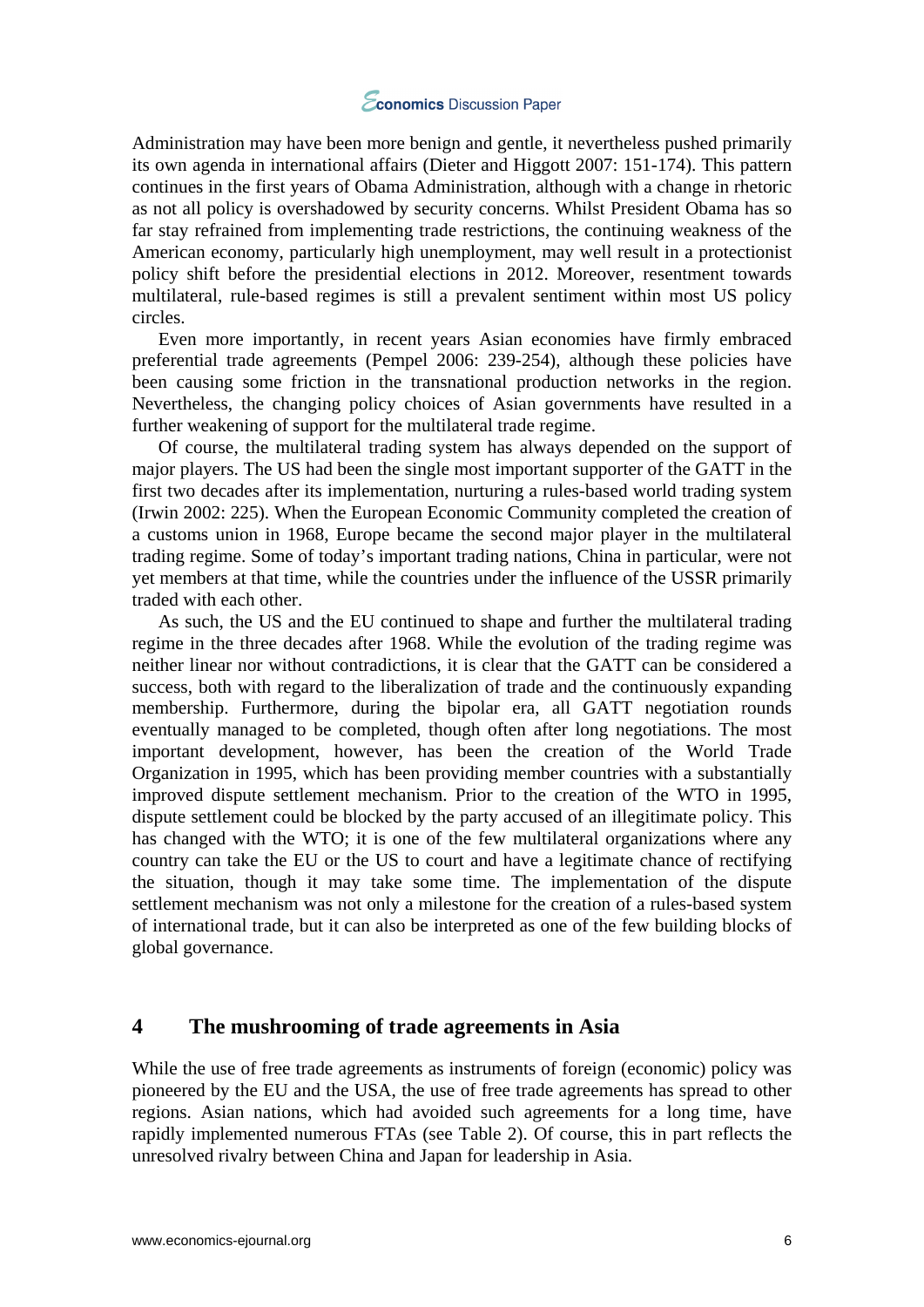

| <b>COUNTRY</b>                     | Consultation and<br><b>Study</b> | <b>Under</b><br><b>Negotiation</b> | <b>Signed and</b><br>in Effect* | <b>TOTAL</b>   |
|------------------------------------|----------------------------------|------------------------------------|---------------------------------|----------------|
| <b>Australia</b>                   | 3                                | 10                                 | 8                               | 21             |
| <b>Brunei</b><br><b>Darussalam</b> | $\overline{4}$                   | $\overline{4}$                     | 8                               | 16             |
| Cambodia                           | 3                                | $\mathbf{1}$                       | 6                               | 10             |
| China, P.R.                        | 8                                | 5                                  | 12                              | 25             |
| <b>Hong Kong</b>                   | $\mathbf{1}$                     | $\mathbf{1}$                       | 2                               | $\overline{4}$ |
| <b>India</b>                       | 7                                | 13                                 | 13                              | 33             |
| <b>Indonesia</b>                   | 6                                | 5                                  | 9                               | 20             |
| Japan                              | 8                                | $\overline{2}$                     | 13                              | 23             |
| Korea,<br><b>Republic of</b>       | 16                               | $\overline{7}$                     | 10                              | 32             |
| <b>Lao PDR</b>                     | 3                                | $\mathbf{1}$                       | 8                               | 12             |
| <b>Malaysia</b>                    | 8                                | 6                                  | 12                              | 26             |
| <b>Myanmar</b>                     | $\overline{4}$                   | 1                                  | 6                               | 11             |
| <b>New Zealand</b>                 | 5                                | 5                                  | 9                               | 19             |
| <b>Philippines</b>                 | 5                                | $\mathbf{1}$                       | $\overline{7}$                  | 13             |
| <b>Singapore</b>                   | 5                                | 10                                 | 21                              | 36             |
| <b>Taipei</b>                      | $\overline{2}$                   | $\overline{2}$                     | $5\overline{)}$                 | 9              |
| <b>Thailand</b>                    | 6                                | $\overline{7}$                     | 12                              | 25             |
| <b>Vietnam</b>                     | 7                                | $\overline{2}$                     | 8                               | 17             |

*Table 2.* Preferential trade agreements by status across Asia and Asia-Pacific as of August 2012

*\** Includes FTAs signed but not yet in effect.

*Source*: Asian Development Bank, Asia Regional Integration Centre Data, available at *<http://www.aric.adb.org/FTAbyCountryAll.php>* (last accessed on 15 August 2012).

China has become one of the most active players pushing bilateral agreements. According to the Asian Development Bank's Asia Regional Integration Center, as of July 2010, China is participating in a total of twenty-five FTA s (both bilateral and plurilateral). In 2010, China and the ASEAN countries have created the world's largest free trade zone by number of inhabitants, the ASEAN-China Free Trade Area ACFTA. However, beyond that FTA China has not been able to conclude an agreement with an important economic player. The country has mainly concluded FTAs with smaller economies, such as Chile, Costa Rica, Peru and Singapore. Both the potentially relevant FTAs with India, Japan and South Korea show little signs of progress. In particular the China-Japan-South Korea FTA, proposed in 2003, would have some impact. The project is not pursued with any vigor and ought to be considered a failure. However, FTA negotiations are rarely abandoned, but instead usually hibernate for years. From a diplomatic perspective, not completing a project is less of a problem than officially abandoning one.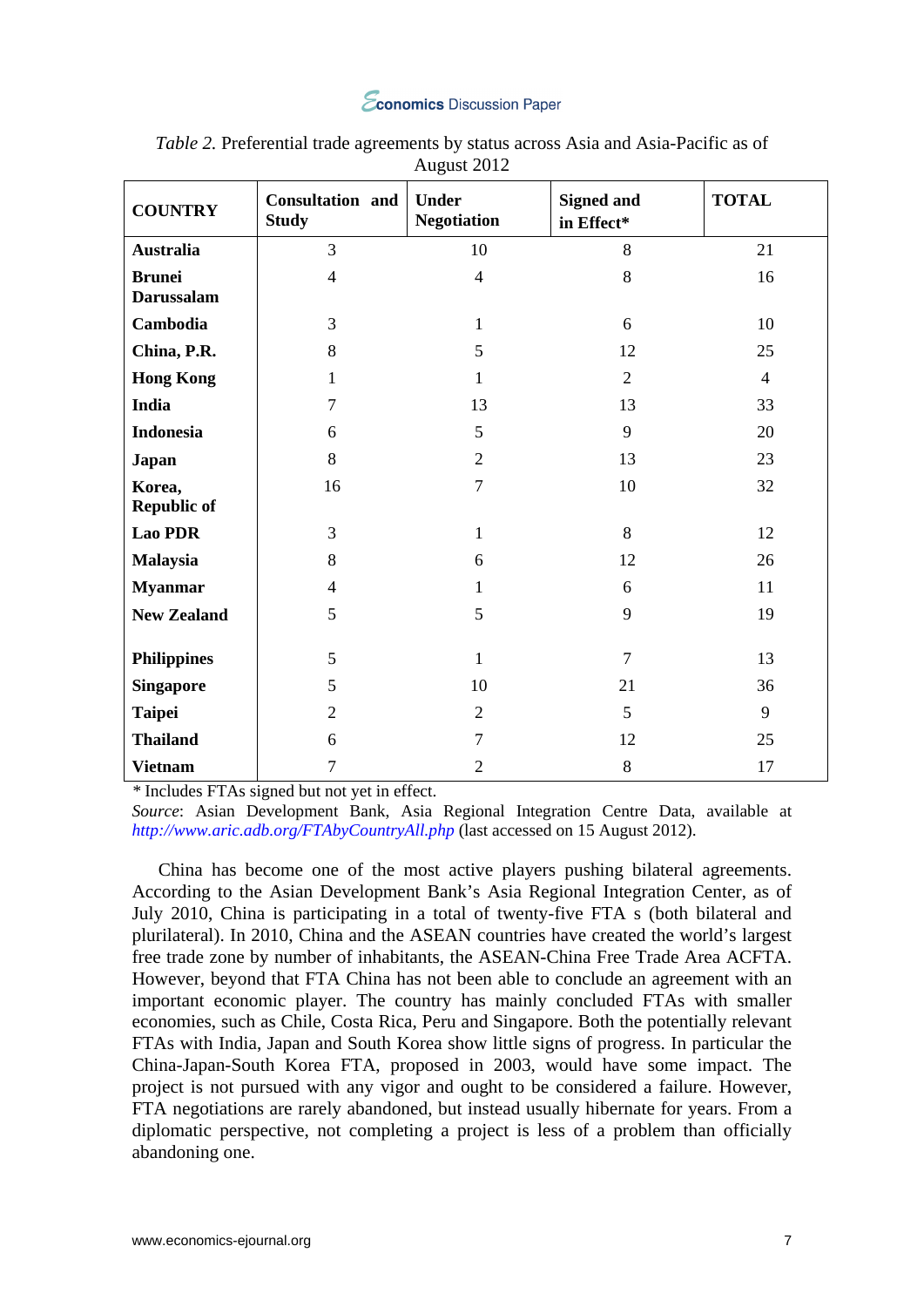At the turn of the century, Asian economies by and large showed very little interest in trade regimes outside the WTO. This has changed dramatically. Today, a myriad of initiatives can be observed. Although the effects of these preferential agreements, most of them bilateral, may be negative both for the welfare of the participating countries and for the stability of the multilateral trade regime; the frenetic activities of policy makers reveal their concerns about the current regime of global economic governance.

In previous eras, i.e. before the Asian crisis of 1997/98, countries in Asia were not closely tied together in the economic domain. In both Southeast and East Asia, the dominant model of development was characterised by a unilateral opening to the world market, primarily for exports, and virtually no regional cooperation with regard to joint macroeconomic or monetary policies. One expression of the dominance of unilateral economic policies is the fact that the finance ministers of ASEAN countries had never met in their official capacity prior to 1997. The linkage between economic instability and regional stability has emerged during the Asian crisis, and policy makers have been accepting this new reality surprisingly quickly. For instance since 1998, in trade alone, there has been an 80 percent rise in the number of bilateral FTAs and a ninety percent increase in the number of plurilateral (arrangements with more than two parties) FTAs in Asia (ADB Asia Regional Integration Center, data for 2010).

The reasons for these changes in priorities are manifold. First, traditional security issues are no longer as important as they used to be. Whilst some tensions persist, there has been a remarkable reduction in armed conflict in the whole of the Asia-Pacific. The numerous conflicts that shaped foreign policy in the past – from the Korean and Vietnam Wars to the conflicts in Southeast Asia in the 1970s and 1980s – have either been solved or are dealt with in a non-military manner. Secondly, the countries in the Asia-Pacific, in particular the countries in Southeast and Northeast Asia, have learned that economic instability is a greater concern to them than classical security risks. The Asian crisis of 1997/98 has demonstrated that the lives of millions of people can be severely affected by economic turbulence. Moreover, the stability of some political systems in the region depends on the provision of economic growth, and a period of no or limited growth may put the legitimacy of governments into question. Thirdly, the economies in Asia are growing ever closer together. The deepening of transnational production networks, the growing share of intraregional trade and substantial investment flows provide the basis on which a process of regional political cooperation, resulting in regional governance of economic affairs, is gradually being built. Fourthly, the political rivalry between China and Japan has been a major factor to providing a stimulus to Asian regionalism in general and preferential trade agreements in particular.

The ties between Asian economies have significantly deepened over the last two decades, and this change in economic interdependence has fuelled a range of political activities to secure this cooperation. Initially, market processes have driven the deepening of ties, but in recent years, these de facto integration processes have been augmented by political initiatives, i.e. integration by agreements. Integration by markets forces and integration by agreements are certainly not excluding each other, but are related and complementary (Aminian et al. 2008: 3).

In the early  $21<sup>st</sup>$  century there is an increasing rivalry between a handful of major players who are competing for both political and economic influence. The new battlefields are preferential trade agreements. Leading powers such as the US, the EU, and China are no longer emphasizing multilateralism, but are instead pushing for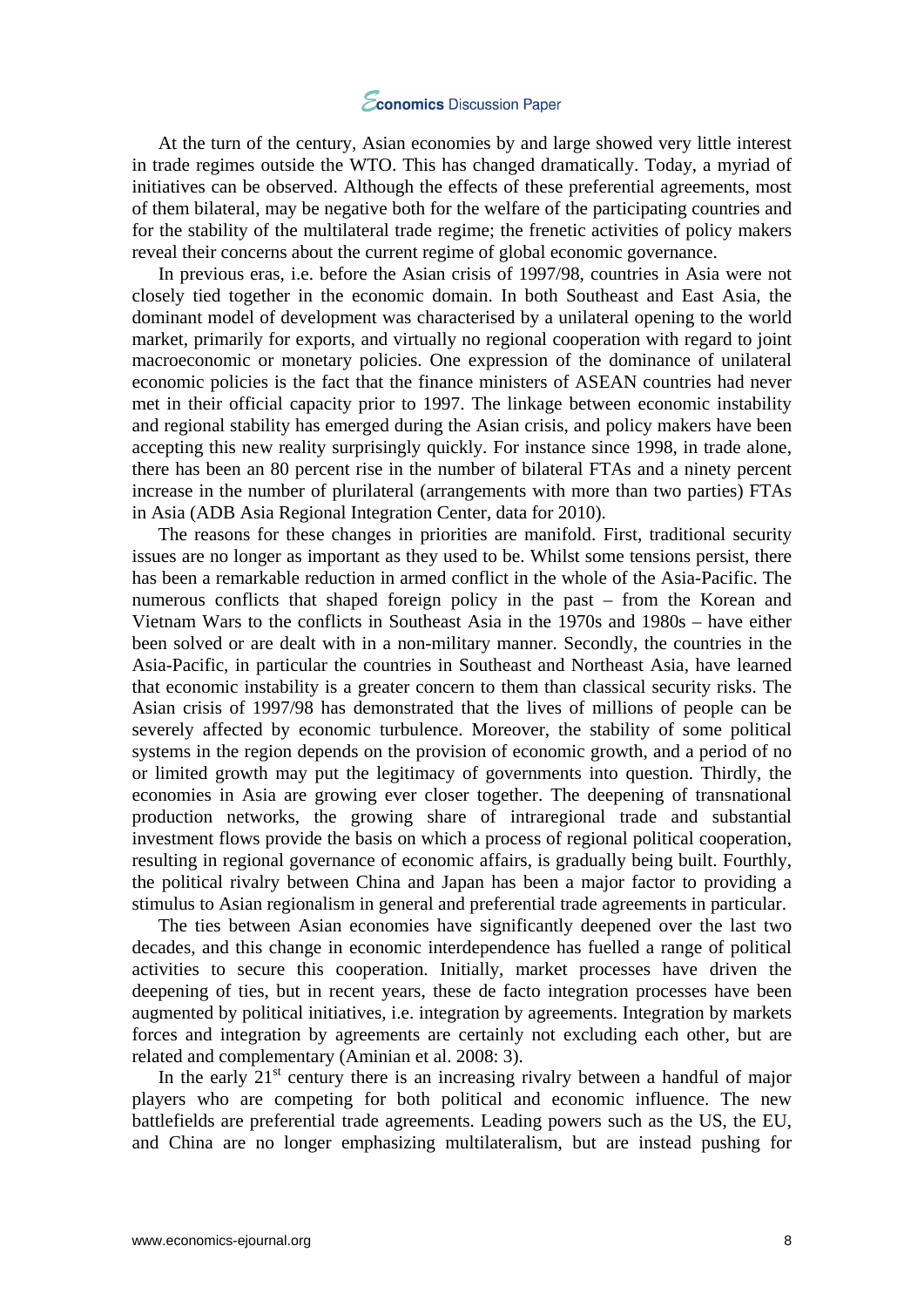

preferential agreements. This reflects both the inability to cooperatively advance the multilateral regime and the damaged position of the previous hegemon, the US. Since the start of the global war on terror, the US has lost popularity in many countries that traditionally supported the United States. The unilateral moment of US hegemony may have lasted shorter than some had predicted in the late 1990s (Zuckerman 1999). The financial crisis originating from the US has only contributed further to at least a temporary weakening of the US popularity (Altmann 2009: 6).

In the first decade of the  $21<sup>st</sup>$  century, China has been successfully pushing preferential agreements in its immediate neighborhood. Starting with the proposal for the ASEAN-China FTA in 2001, Beijing has been setting the pace in the region and has forced Japan in particular to offer comparable agreements. Despite the fact that in July 2010 Japan had even been able to have more PTAs in effect than China, there is little doubt that Japan's strategy is a defensive one.

At the beginning of the second decade of the  $21<sup>st</sup>$  century, these trends in trade policy have led to a messy situation. A web of overlapping PTAs has resulted in the creation of a "noodle bowl" of regulations in Asia. Rather than enabling companies to trade more freely with each other, the wave of regional agreements has resulted in a less transparent, even opaque trading system. Companies are confronted with the choice to either trade on a most-favoured nation basis, which means to pay the appropriate tariff, or establish the origin of a product. Since most of the PTAs in Asia have only been in force since a few years, it is probably a bit early to establish a region-wide pattern of company's willingness to engage in the process of establishing origin. Evidence from ASEAN's internal PTA shows that most trade is not conducted using the tariff-free option requiring a certificate of origin, but instead more than ninety percent of ASEANinternal trade is conducted on a most-favoured nation basis (Corning 2009: 647). There is no reason to believe that utilization rates in other PTAs in Asia will be any higher, because ASEAN uses relatively simple and thus manageable rules of origin, whilst the rules in other PTAs tend to be more complex and use, for example, higher value-added requirements than the forty percent threshold used in ASEAN. In particular PTAs involving larger developed economies tend to have more complex rules (Corning 2009: 660).[3](#page-9-0)

The proliferation of bilateral PTAs therefore represents the greatest divide between entrenched economic theory and short-term political practice in the global economy since the introduction of protectionist measures in the 1930's. Both economists and political scientists agree that bilateral trade deals are suboptimal and pose major threats to the multilateral trading system. When looking closely at some of the details, the disadvantages of bilateral deals become even more evident. One major drawback is that the important and useful dispute settlement mechanism of the WTO might be diluted because of the mushrooming of preferential agreements.<sup>[4](#page-9-1)</sup>

<span id="page-9-0"></span> $3$  It should be noted that there is a bias against smaller companies in PTAS. Whilst transnational corporations tend to have large, competent administrations that are able to handle the complexities of rules of origin, smaller companies are often less well placed to master the administrative requirements.

<span id="page-9-1"></span><sup>4</sup> Whilst parties to preferential trade agreements can continue to use the WTO's dispute resolution mechanism, many prefer not to use this option and implement dispute settlement mechanisms within the PTA.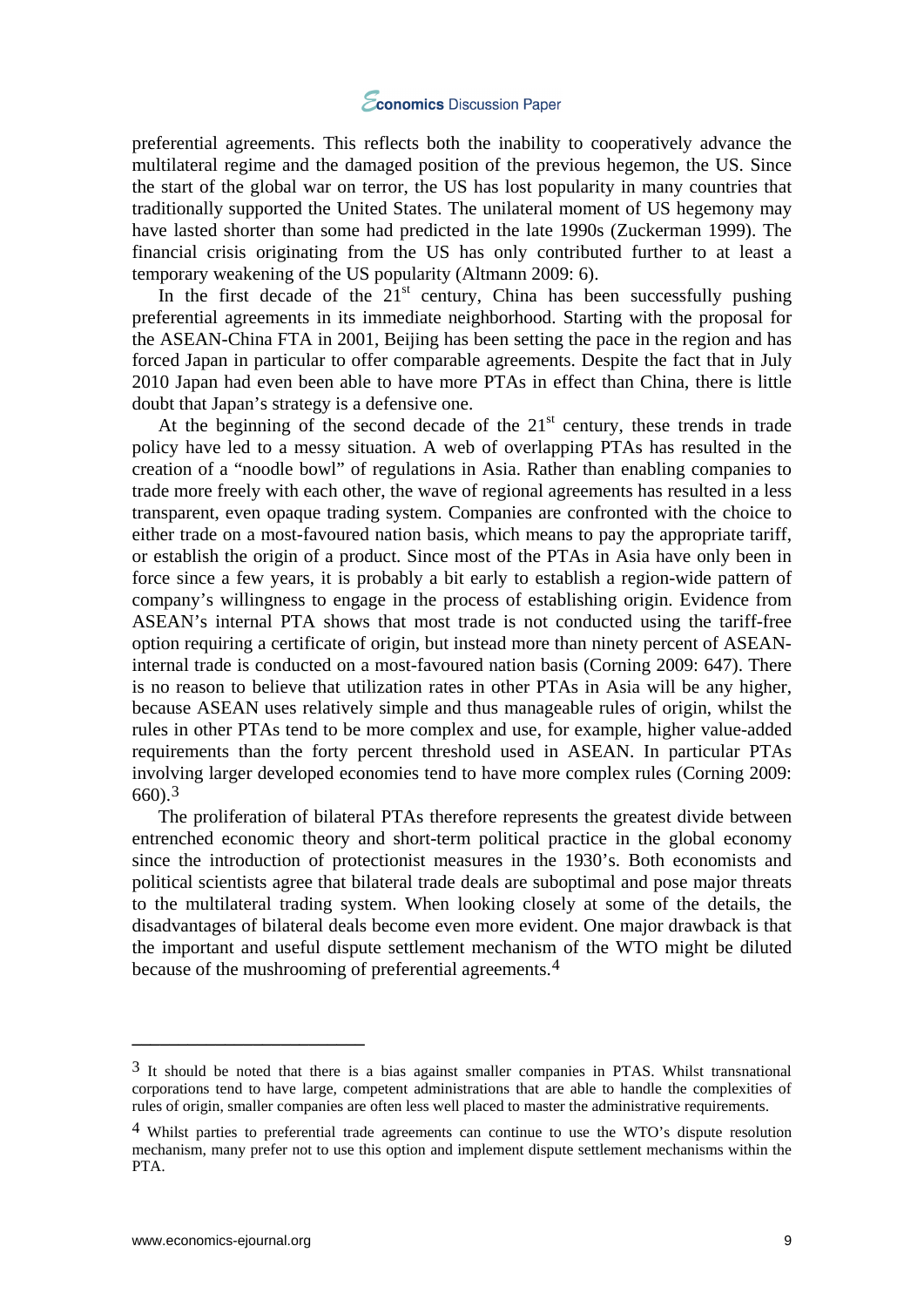#### **5 The limited utility of preferential trade agreements**

A major disadvantage of free trade agreements is the administrative burden caused by rules of origin. In an entirely open world economy with no restrictions on the flow of goods, these rules of origin would not matter because it would be irrelevant where goods originate. Today, however, the origin of a product matters, in particular in preferential agreements. All free trade agreements including bilaterals, require rules of origin to establish the 'nationality' of a product. The reason is that in FTAs, participating countries continue to have diverging *external* tariffs. One country might have a high tariff on, say, cars in order to protect domestic producers, whilst the other might have a low or no tariff on that product. Since only goods produced within the free trade area qualify for duty free trade, there have to be procedures that differentiate between goods produced within the FTA and goods from the rest of the world. Thus, the preferential system becomes complicated and expensive. On average, the cost of issuing and administering certificates of origin is estimated to be five percent of the value of a product (Dieter 2004: 281; Roberts and Wehrheim 2001: 317).

In the past forty years, the use of rules of origin has changed significantly. After decolonisation, many developing countries used rules of origin as instruments to enhance their economic development. Rules of origin were used to increase the local content of manufactured products and to protect the infant industries in those economies against competition from imports. This function of rules of origin is of relatively minor importance today. Rather, developed countries use strict rules of origin to protect their aging domestic industries.

First, it is important to understand that there are two categories of certificates of origin, non-preferential and preferential ones. The former are used to differentiate between foreign and domestic products, for instance for statistical purposes, for antidumping or countervailing duties or for the application of labelling or marketing requirements. The second type is the one that can distort trade because it provides preferential access to a market.

There are four methods to establish the "nationality" of a product, to establish origin. There is natural origin and origin due to substantial transformation, this category being subdivided into three other forms: a change in the tariff heading, a minimum percentage of value added and specific production processes (Estvadeordal and Suominen 2003). Natural origin (wholly produced or obtained) is the least complicated approach. This applies to raw materials and non-processed agricultural products, i.e. to a relatively small part of international trade.

A change of tariff heading is already much more complicated. The Harmonized System (HS) is a set of regulations that has been agreed upon in the World Customs Organisation (WCO). It consists of 1241 categories on the four-digit level and more than five thousand categories on the six-digit level. If a product receives a different tariff heading after the production process, this can be used to qualify for origin. This method has considerable advantages. It is both transparent and easily established. Using the Harmonized System is simple, easy to implement and causing relatively little cost. The necessary documentation is undemanding. The trouble is that a change of tariff heading does not necessarily constitute a significant step in the production process. Minor changes to a product can lead to a change of tariff heading. Therefore, merely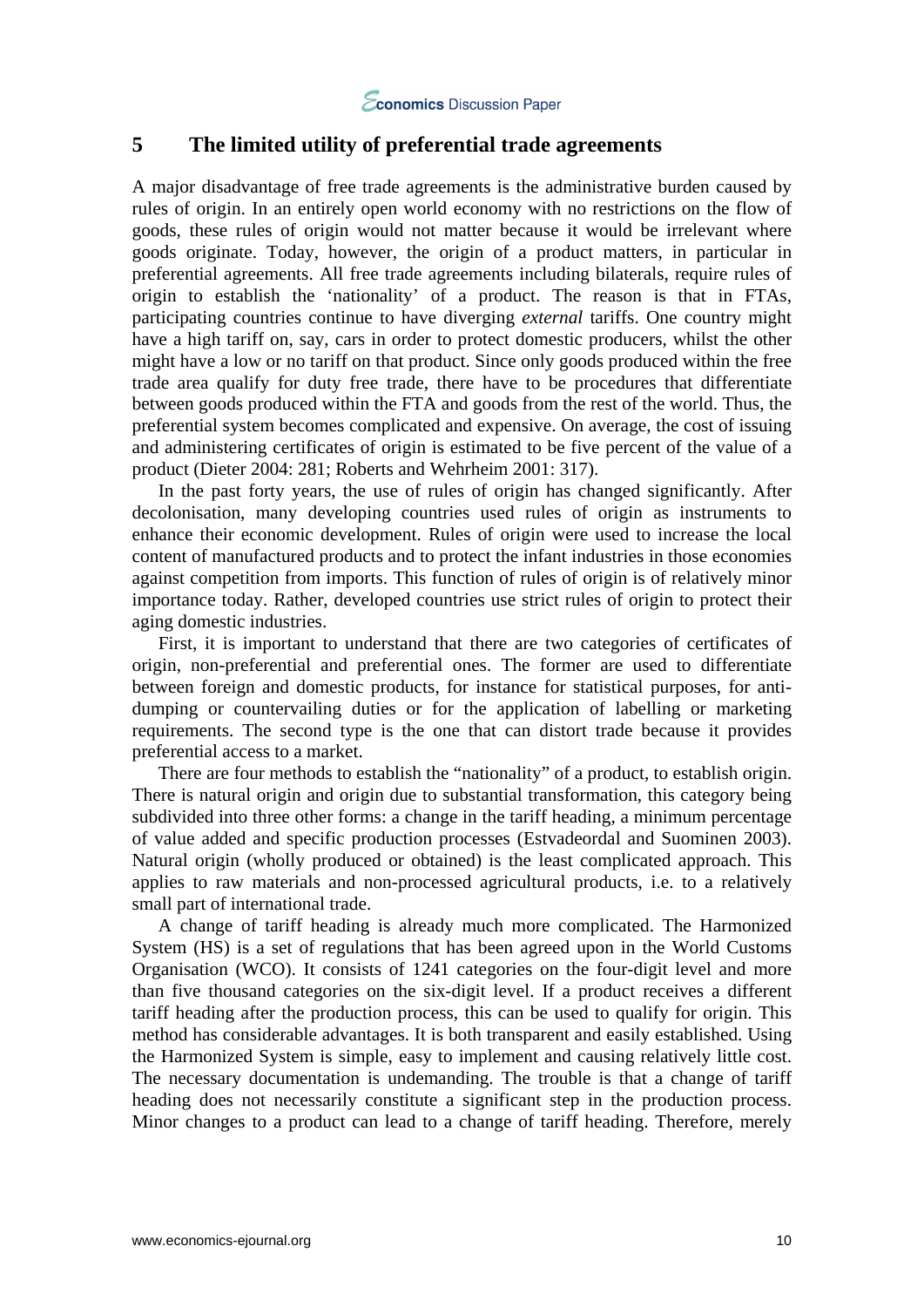

requiring a change of tariff heading to establish origin is the exception in PTAs in Asia and elsewhere.

The minimum value-added rule is probably the most complicated method to establish origin. Incidentally, it is also the most widely used scheme in Asia. A certain percentage of the value of the product has to be produced within the FTA to qualify for duty free trade. Finally, specific production processes can be identified and agreed upon in order to establish origin. The trouble is that this method both requires complex negotiations on agreed production processes and continuous updating. Due to the changing patterns of production, new forms of production emerge that would constitute substantial transformation, but unless they are listed in the catalogue of agreed production processes, they would not qualify for duty free trade.

When criticising the negative consequences of rules of origin, there is a caveat. By paying the appropriate tariff, they can be easily overcome. Since peak tariffs continue to cause difficulties in some sectors, the protectionist effect of rules of origin should nevertheless not be underestimated. The combination of tariffs and stringent rules of origin can be an efficient instrument for the protection of a market. One example for that approach is the textile market in NAFTA, where rules of origin require the yarn to be spun in NAFTA (the yarn-forward rule) or even the fibre to be produced in NAFTA (the fibre-forward rule), which is used for many textiles containing cotton. The consequence is that Canadian or Mexican textile producers cannot source their cotton from for example African cotton producers, but instead have to buy cotton from US producers. Rules of origin are opaque protectionist instruments. They often render PTAs a useless endeavour, at least from an economic point of view.

In Asia, the administrative obstacles associated with rules of origin have resulted in quite low utilization rates. Out of all firms that we responding to a survey by the Asian Development Bank a mere quarter (28.4 percent) were utilizing preferences (see Table 3). The majority of firms preferred to pay the appropriate tariff. The economic benefit from the preferential trade agreements has thus been limited. In addition, it is reasonable to assume that in reality, utilization rates are lower still, since those companies that were not responding to the questionnaire probably were not interested in the subject altogether.

| <b>Firms utilization of</b><br>preferences | Using preferences in<br>percent of respondents | <b>Planning to use</b><br>preferences |
|--------------------------------------------|------------------------------------------------|---------------------------------------|
| All firms                                  | 28.4                                           | 53.0                                  |
| Japan                                      | 29.0                                           | 47.4                                  |
| <b>China</b>                               | 45.1                                           | 77.9                                  |
| <b>South Korea</b>                         | 20.8                                           | 54.2                                  |
| <b>Singapore</b>                           | 17.3                                           | 28.0                                  |
| <b>Thailand</b>                            | 24.9                                           | 45.7                                  |
| <b>Philippines</b>                         | 20.0                                           | 40.7                                  |

*Table 3.* Utilization rates in Asian preferential trade agreements

*Source*: Kawai and Wignaraja (2011).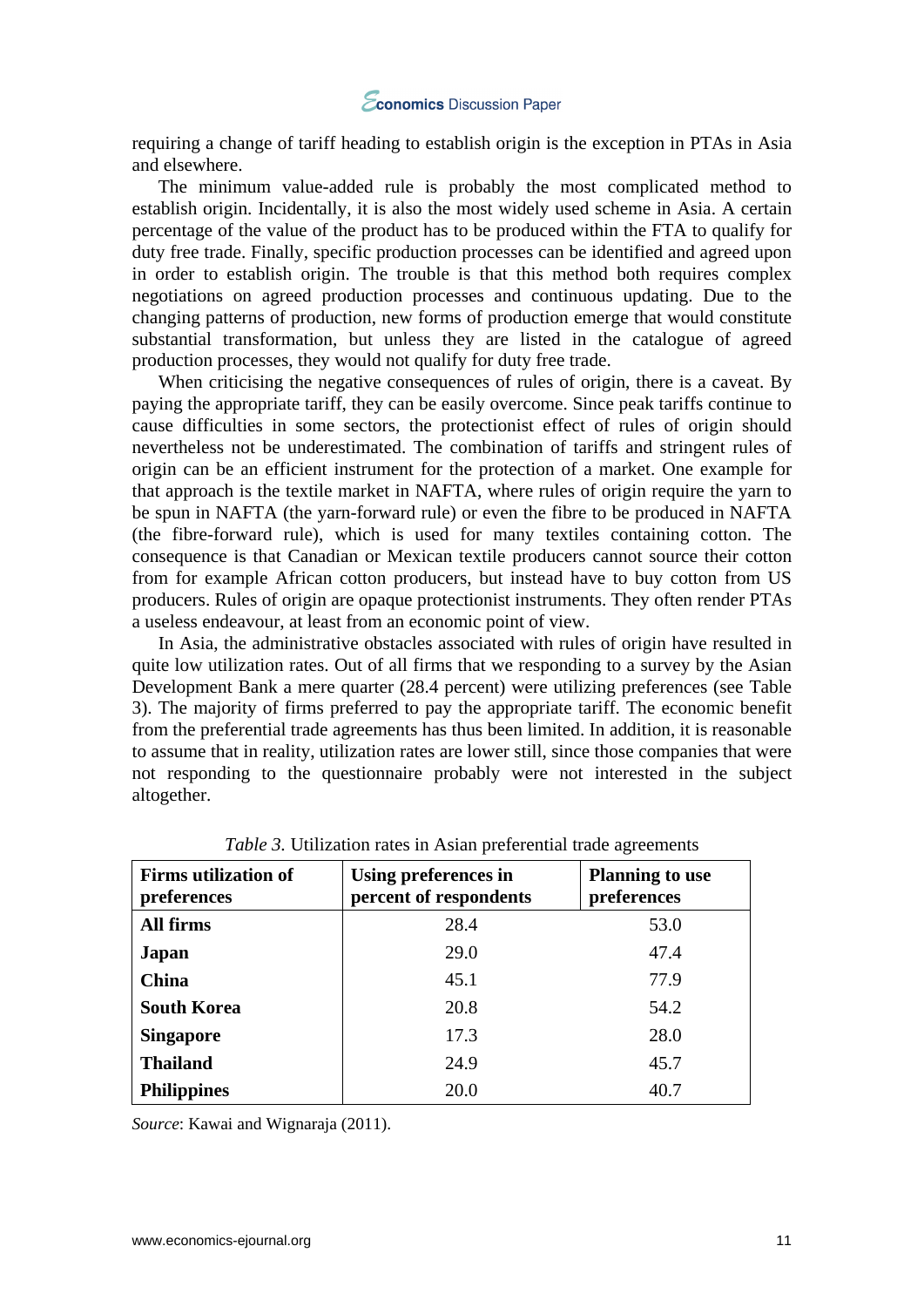

Thus, the economic utility of preferential trade agreements in Asia continues to be limited. Corning suggests that the ASEAN-Japan Comprehensive Partnership Agreement (AJCEP), praised by its supporters as more wide-ranging than WTO agreements, has not produced convincing results (Corning 2009: 639). Other observers have criticised preferential trade integration sharply. Ross Garnaut and David Vines have argued that the trend towards discriminatory bilateral agreements is "… an illthought-out early-twenty-first century response, and it is deeply disturbing" (Garnaut and Vines 2007). Richard Baldwin has also characterised the situation of East Asian regionalism harshly: "[w]hen it comes to East Asian regionalism, the state of play is easily summarised – it is a mess. Dozens if not hundreds of trade deals are under discussions, under negotiation, or already signed" (Baldwin 2006: 3).

Baldwin has been coining the term "noodle bowl" for Asian trade relations.<sup>[5](#page-12-0)</sup> The consequence of the noodle bowl is an increasing fragility of production in East and Southeast Asia. The variation of rules between the various bilateral agreements is causing significant problems for the private sector. Richard Baldwin has identified three factors that contribute to this fragility. First, each nation's industrial development and the competitive position of companies in these countries depend on the smooth functioning of intra-industry trade flows. Second, the tariff cutting that created Factory Asia was done unilaterally by most Asian countries. These tariff cuts were not 'bound' in the WTO, and consequently they are not subject to WTO discipline. This so-called bindings-overhang means that tariffs in Asia could go up overnight without violating WTO rules. Third and most important, there is no political regulation in the region that could substitute WTO discipline. By contrast, European regulation has both top-level management, i.e. the European Commission, and WTO discipline, because European countries have bound their tariffs at very low levels (Baldwin 2006: 1f). Thus, the private sector in Europe has a better, more transparent political and trade environment than the private sector has in Asia, at least when considering the conditions for transnational production.

### **6 Which way forward? Should Asian economies consider a customs union?**

Ever since East Asian countries have been evaluating options for further integration, there has been debate on which form the economic integration should take. In 1994, the APEC member countries agreed to create on open trading regime in the Asia-Pacific by 2010 for the more advanced and 2020 for the less developed economies. It was, however, unclear what precisely the 'open regionalism' advocated meant. Would the participating economies liberalise unilaterally and offer the reductions of their levels of protection on a most-favoured nation basis to all member countries of the WTO, including, say, the European Union? Or would 'open regionalism' permit other economies to join a scheme which would only provide the benefits to its member countries?

<span id="page-12-0"></span><sup>5</sup> Alternatively, the term "spaghetti bowl" is used. Both mean the same thing – a system of unconnected preferential trade agreements.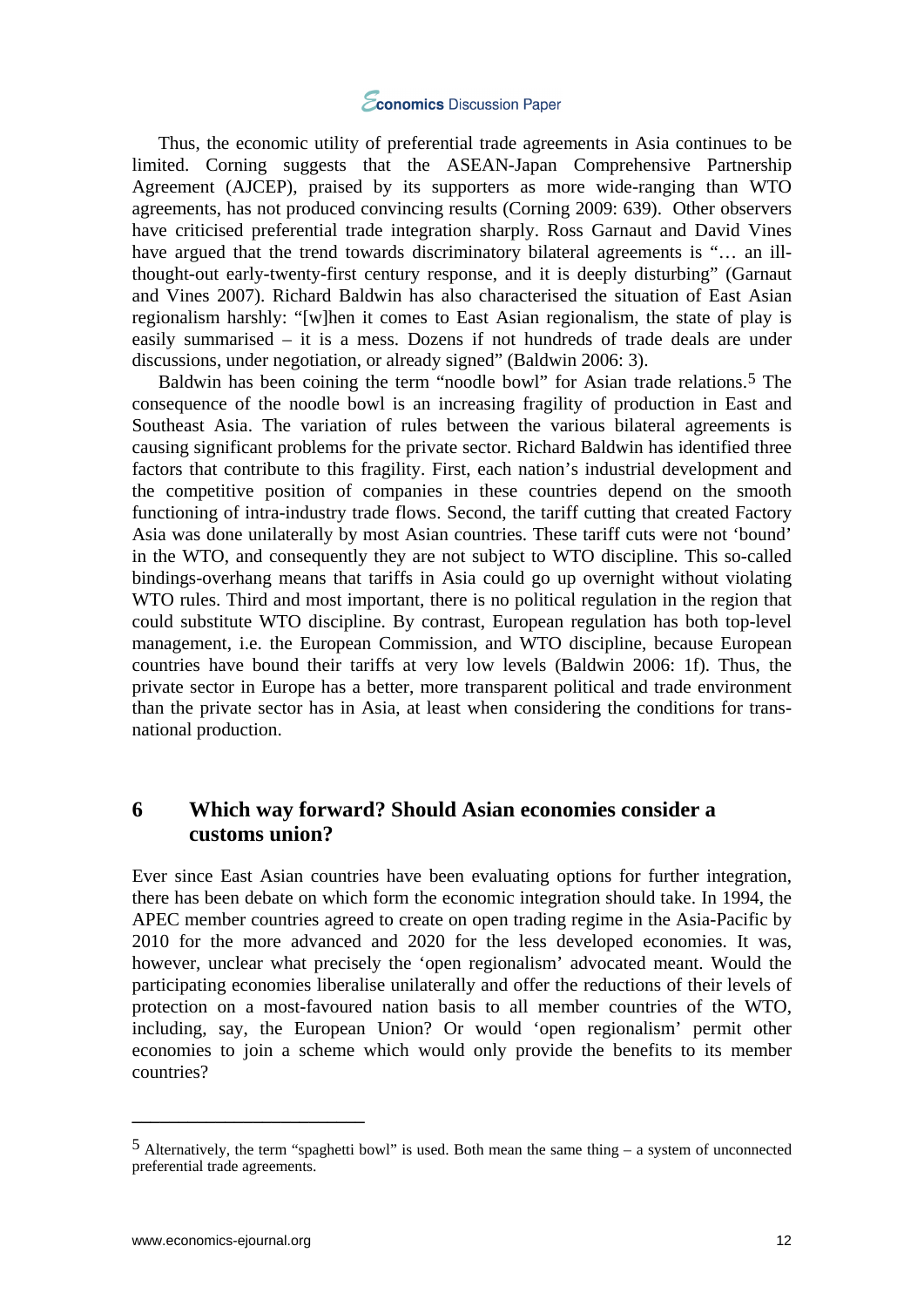

Since Bogor, the discussion has moved on and there is now much less ambiguity about the avenues open to policy makers. In essence, the creation of a discriminating preferential trade agreement is one option that is evaluated by policy makers. For example, the East Asia Study Group (EASG), formed as an advisory body in the year 2000, has suggested the creation of an East Asian Free Trade Area in its report, presented to the ASEAN Plus Three Summit in November 2002 in Cambodia (EASG 2002).

Of course, the wave of preferential trade agreements that already have been created in the region and the above named proposal raise the question whether there aren't any more convincing alternatives, both from an economic and from a political perspective. The current system of preferential trade agreements with their divergent rules of origin and little economic utility are the third-best option. Bilateral PTAs do not contribute to the creation of a unified economic space, but instead create an administratively complex trade regime. Moreover, from a political perspective they are even counterproductive since PTAs contribute to the deepening of the rivalry between the two most important players in Asia rather than offering a possible co-operative solution.[6](#page-13-0)

An Asia-wide free trade agreement would constitute an improvement with regard to both the economic and the political dimension. From an economic point of view, a region-wide PTA would at least reduce the complexity of the administration of trade. There would be one set of rules of origin instead of dozens of them, and companies would potentially benefit from the creation of the world's largest PTA. At the same time, even a region-wide PTA would offer suboptimal results. Whilst the need for certificates of origin would be reduced, it would still be necessary to establish origin of any product traded duty-free in the region. Participating economies would continue to implement their own, country-specific trade policy and would be free to engage in other PTAs with third economies, e.g. the USA or the EU. Given the complex nature of today's international production networks, the origin of inputs sourced from outside the PTA would still have to be subject to complicated administrative processes.

Politically, an Asia-wide FTA would eliminate the current competition between China and Japan with regard to trade policy. Since there would be only one PTA, neither country could engage in a beauty contest with the aim of demonstrating the attractiveness of its own scheme. However, an Asian PTA would still be suboptimal when compared with a customs union in the region, which would both reduce transactions costs due to the lower requirements for rules of origin and streamline the region's foreign economic relations. A customs union constitutes a higher level of integration than a free trade agreement and creates an economic space with a unified trade policy vis-à-vis the rest of the world. Thus, it is both more difficult to agree on than an FTA, but also offers the greater benefits.

By definition a customs union contributes to the elimination of trade barriers, tariffs and quantitative restrictions on trade amongst partners and imposes a harmonised external tariff on trade with third countries. This is the key difference with a free trade area; however technically different, in notion and purpose a customs union is akin to a free trade area as they are both said to increase specialization and trade with welfare benefits for the parties involved. An important benefit of a customs union is that it

<span id="page-13-0"></span><sup>6</sup> Of course, there are other arenas in Asia where China and Japan do co-operate meaningfully, e.g. monetary regionalism in the context of the Chiang Mai initiative.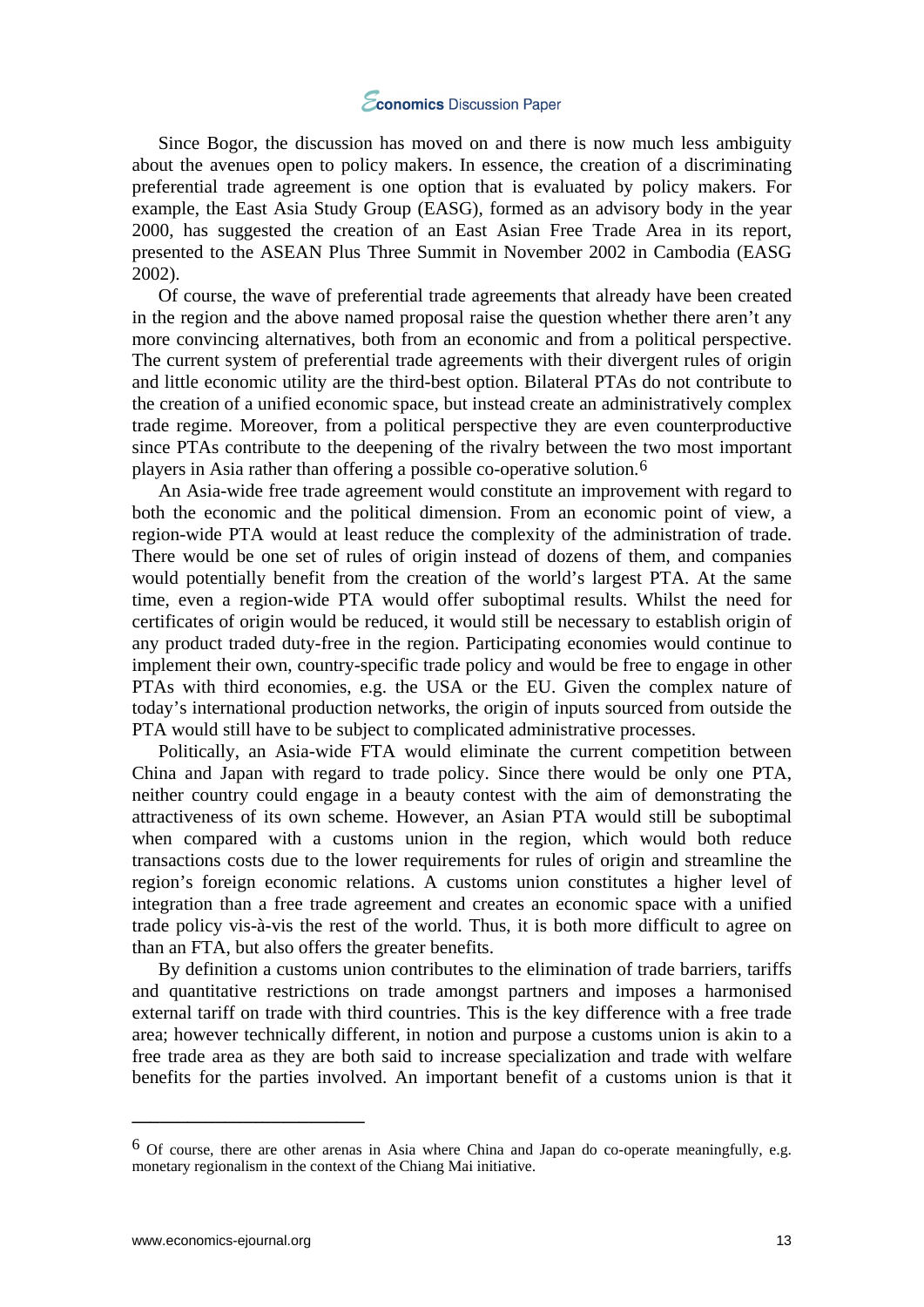## *<u>Economics Discussion Paper</u>*

contributes directly to trade creation, i.e. more expensive domestic products are replaced by cheaper imports from member countries.

In this context, it should be remembered that the European Economic Community never aimed at the creation of a free trade area, but from 1957 aimed at the establishment of a customs union, which was achieved in 1968. Ever since there is only one trade policy, and Europe's weight in international trade has greatly risen since 1968. The economic utility is probably greater still: Once a product from a third country has entered the economic space and the duty is paid, the product can be used in production without requiring additional documentation processes.

The creation of a customs union in Asia, however defined, would certainly not be an easy task. The key stumbling bloc is the creation of a joint external tariff, which would have to consider the diverging political preferences of all member countries. In essence, most participating economies would have to liberalise trade in sectors they previously considered too problematic for liberalisation; Japanese agriculture is a case in point. Even if the more advanced economies could politically accept the opening of their hitherto protected agricultural sectors, the effects of a common external tariff on the less developed member countries of an Asian customs union are to be considered. For these less developed economies, the creation of a customs union would result in a dramatic increase in competition, and most probably many industries would not survive such a shock.

Nevertheless, given the disadvantages of the current mess in Asian trade – characterised by overlapping and inefficient preferential trade agreements on the one side and lukewarm support for the multilateral system on the other – exploring the potential of an Asian customs union is a worthwhile endeavour. One potential avenue for solving the obstacles outlined above would be a structured introduction of a customs union, with developed economies including China taking the lead and the poorer economies following five or ten years later.

In the last decade, dynamic processes have emerged that may lead to the creation of an integrated economic space in Asia. Of course, it is highly speculative to engage in a debate on the potential shape of such a regime, its membership and its relationship with non-participating economies. Nevertheless, given the high level of economic interdependence that can be observed already, the interest in a formalised, de-jure integration project in Asia seems to be quite high. A potential venue for this pan-Asian project could be the ASEAN-China FTA (ACFTA), which has come into effect in 2010. This large group, comprising more than 1.7 billion people, can over time alter the nature of economic relations in Asia and may possibly also change political and security relations in the entire region (Narine 2007: 205).

Whilst there are numerous bilateral preferential trade agreements either in force or currently negotiated in Asia, ACFTA has the economic potential to serve as the nucleus of an Asian integration project. China has not only made sure that the FTA offers sufficient rewards to the less-developed members of ASEAN (Vietnam, Cambodia, Laos, Burma), but has also succeeded in attracting support of the more advanced economies, e.g. by providing so-called early harvest programmes for agricultural exports from Thailand. Given the importance of China in Asian trade, the expansion of the existing preferential trade agreement into a region-wide customs union would, from an economic perspective, be a sensible step forward.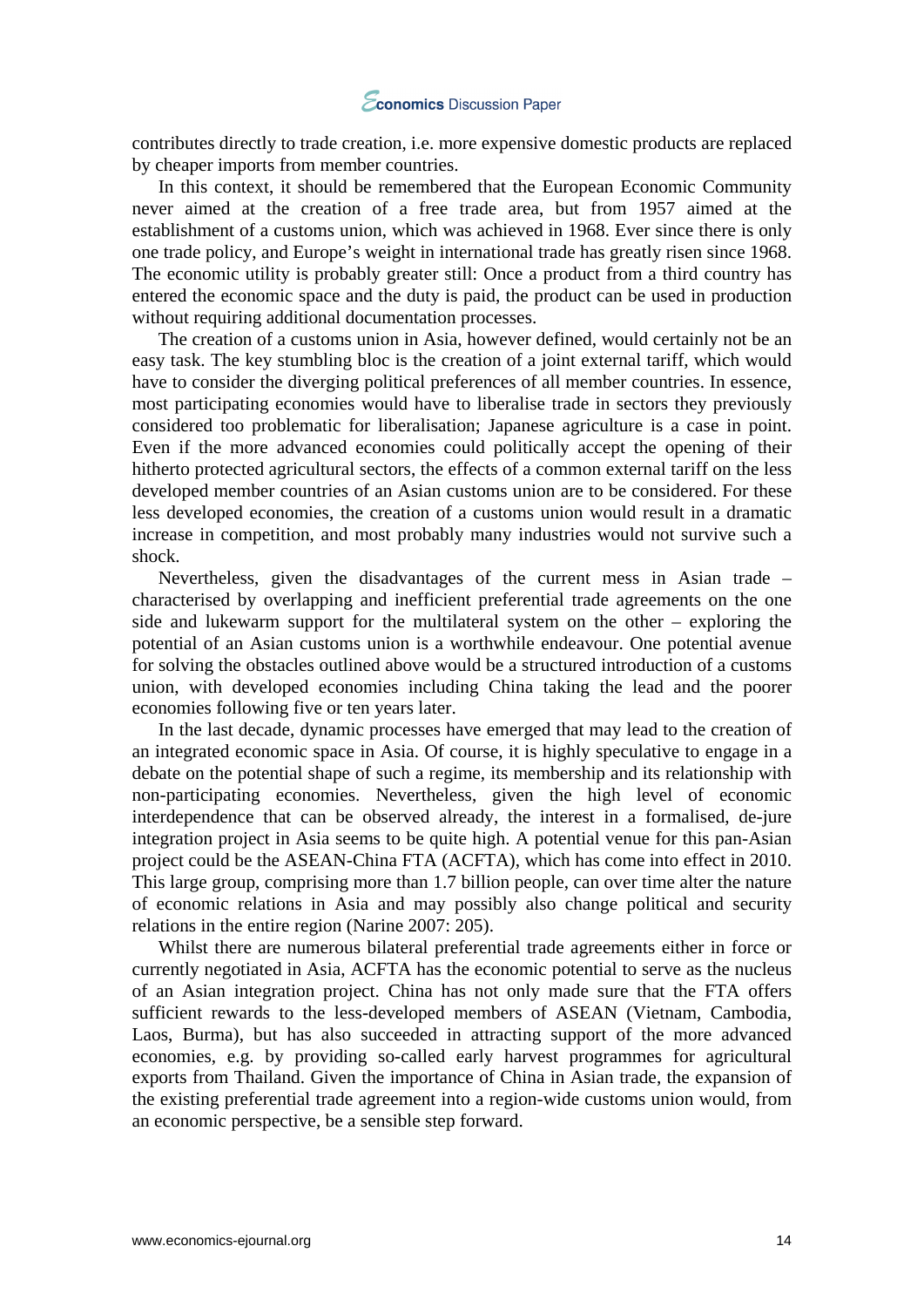

However, from a political perspective it appears naïve to expect both Japan and South Korea as well as ASEAN to agree to such a proposal. Suspicion of Beijing's long-term goals continue to exist in the region, and given the recent assertiveness of Chinese policy makers in international affairs this suspicion may even have grown of late. Rather than continuing to successfully portrait its rise as an opportunity to Asian and other countries, China appears to be perceived more critically than, say, before 2010. Whilst it is difficult to name a single incident that may have contributed the change in perception, the cumulative effect of the continuing production of current account surpluses, the buying of agricultural land and other natural resources in Africa and elsewhere, the unwillingness to consider a more robust appreciation of the exchange rate of the yuan vis-à-vis the dollar and the sabotaging the Copenhagen climate have all contributed to a deteriorating image of China abroad. Considering the increasing bullishness of Chinese foreign economic policy, the creation of an Asia-wide customs union appears to be a rather distant prospect.

#### **7 Conclusions**

Following the departure from a security-driven agenda in international relations after the Asian crisis, countries in the region continue to search for an improvement of both their trade and other economic policies. Pempel has suggested that this process constitutes what he terms 'institutional Darwinism', a process of institutional competition and selection (Pempel 2010a: 233). Some forms of co-operation will flourish; others will probably languish and become irrelevant. Preferential trade agreements most probably belong to the latter category.

The arguments and evidence in this article show that, taken together, preferential trade agreements have very few advantages for Asia. They are inferior to regulating trade in the WTO, and they are not as useful as large regional agreements can be. Bilateral free trade agreements are a third-best solution for regulating international trade. They violate established conditions for economic efficiency and they are imbalanced, because they disadvantage the poorer players and systemically strengthen the more developed players.

The trend towards bilateralism is often justified with the notion that simply relying on the WTO is like doing nothing. This is not the case. Multilateralism continues to function and to represent a superior form of regulation compared to preferential trade agreements. In trade policy, pushing preferential agreements is a second-best solution, if that. Furthermore, bilateral trade agreements contain an element of discrimination which is causing concern. In the 1930s, discriminatory preferential regimes were dominating the organisation of international trade. Today, economies are returning to a regime where goods originating from befriended countries have easier access to a national market than others. There is discrimination between friends and foes. The post-war trading regime had the explicit goal of non-discrimination, and today's policy makers are sacrificing this philosophy for quick, but uneven and unsustainable, economic gains.

The irony is that Asian economies, who have been major beneficiaries of today's open trade regime, have firmly embraced the trend towards preferential trade agreements. This may be due to the perception that the World Trade Organisation has, in essence, been a transatlantic organisation. Whilst it is true that the GATT and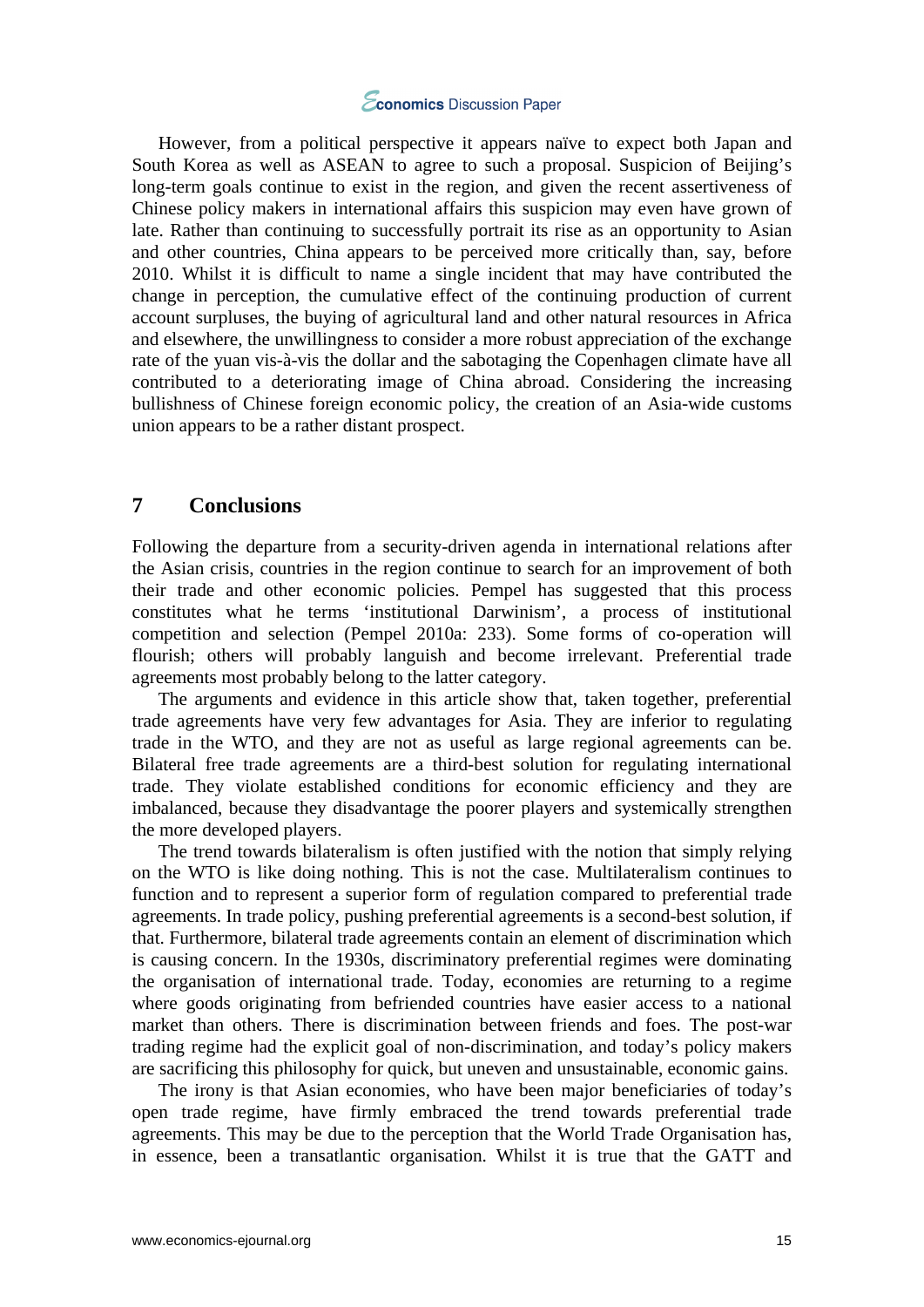

subsequently the WTO have been shaped by the transatlantic powers, preferential trade agreements are not a sound alternative to the WTO. They cause high administrative costs, do not support the creation of intra-regional production networks and do ultimately not lead to a sustainable trade regime.

For Asian and other economies, including the European Union, the current trend towards preferential trade agreements is a policy error of massive dimensions. Beyond the ever-lasting rhetoric, major players, in particular China, the EU, Japan and the USA, should abandon preferential agreements and should return to the WTO as the main platform for regulating international trade. For Asia in particular, the current spaghetti bowl of trade agreements is neither efficient economics nor providing the participating economies with enhanced political influence. The only preferential trade agreement in the region that appears sensible from an economic perspective is an Asia-wide customs union, which would reduce transactions costs significantly and stimulate intra-regional trade beyond the existing levels. At the same time, the increasing distrust of other countries in Asia vis-à-vis China and its long-term goals will probably impede the creation of such an economically sound, but politically naïve measure.

#### **Bibliography**

- Aggarwal, Vinod K. and Min Gyo Moo, eds. (2008). *Asia's New Institutional Architecture: Evolving Structures for Managing Trade, Financial, and Security Relations*, (Heidelberg/Berlin: Springer).
- Altmann, Roger C. (2009). 'Globalization in Retreat. Further Geopolitical Consequences of the Financial Crisis', *Foreign Affairs* 88( 4): 2–7. <http://www.foreignaffairs.com/articles/65153/roger-c-altman/globalization-in-retreat>
- Aminian, Nathalie, Fung, K.C., and NG, Francis (2008). 'Integration of Markets vs. Integration by Agreements', World Bank Policy Research Working Paper, WPS4546 (March 2008). <http://ideas.repec.org/p/wbk/wbrwps/4546.html>
- Asian Development Bank, Asia Regional Integration Center (2010). Trade and Investment Patterns, available at: [http://www.aric.adb.org/.](http://www.aric.adb.org/)
- Baldwin, Richard (2006). 'Managing the Noodle Bowl: The Fragility of East Asian Regionalism', Centre for Economic Policy Research Working Paper No. 5561 (March 2006).<http://www.cepr.org/pubs/dps/DP5561.asp> .
- Breslin, S. (2004). 'Greater China and the Political Economy of Regionalism', *East Asia* 21(1): 7–23.<http://link.springer.com/article/10.1007%2Fs12140-004-0007-x>
- Corning, Gregory P. (2009). 'Between bilateralism and regionalism in East Asia: the ASEAN-Japan Comprehensive Economic Partnership', *The Pacific Review* 22(5): 639–665. <http://www.tandfonline.com/doi/abs/10.1080/09512740903329749>
- Dee, Philippa (2005). 'The Australia-US Free Trade Agreement: An Assessment', Pacific Economic Papers, No. 345, available at: [http://www.crawford.anu.edu.au/pdf/pep/pep-](http://www.crawford.anu.edu.au/pdf/pep/pep-345.pdf)[345.pdf](http://www.crawford.anu.edu.au/pdf/pep/pep-345.pdf) .
- Dicken, Peter (2005). 'Tangled Webs: Transnational Production Networks and Regional Integration', SPACES (Spatial Aspects Concerning Economic Structures), (Marburg: Faculty of Geography, Philipps-University of Marburg, April 2005).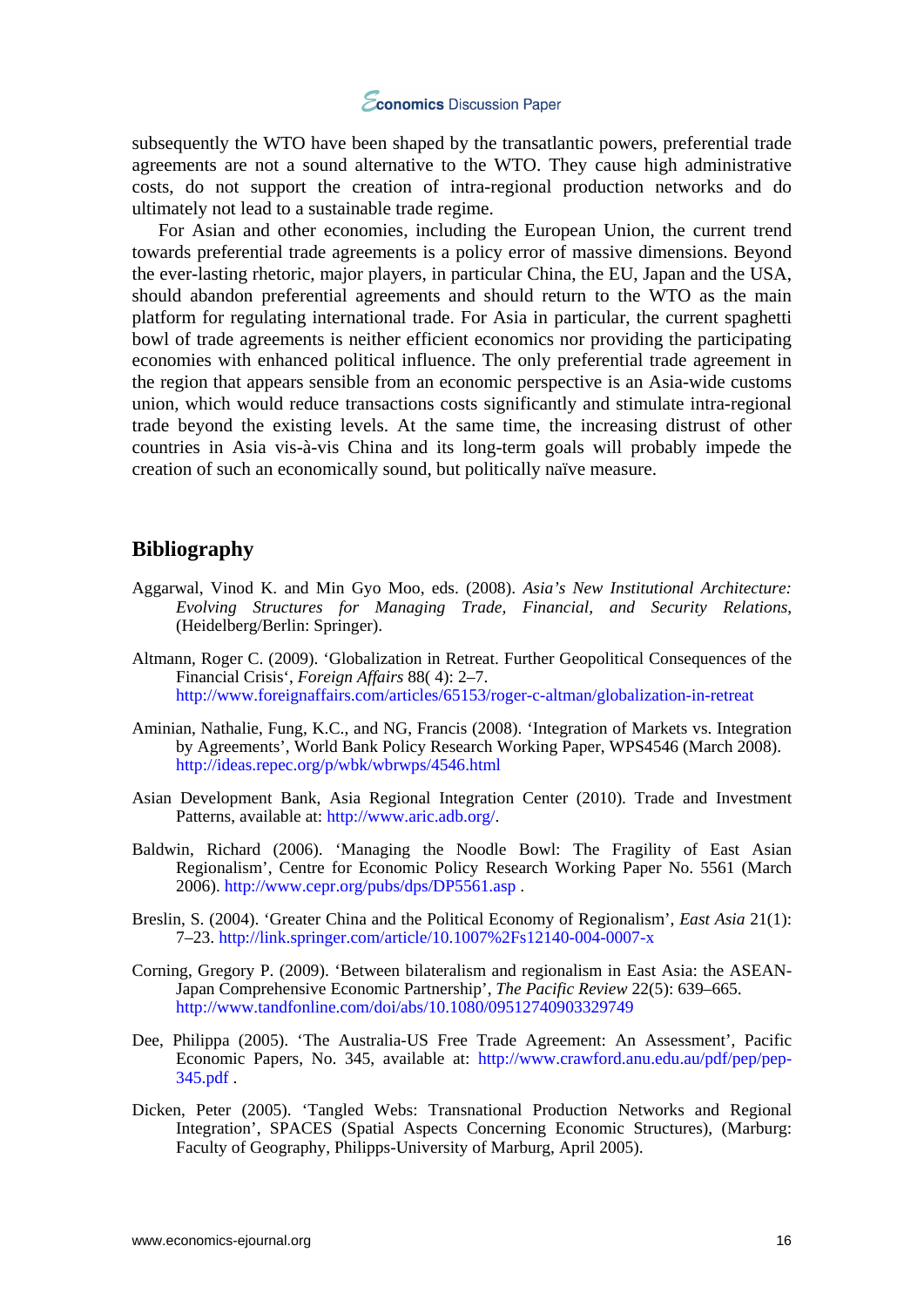

<http://www.spaces-online.uni-hd.de/include/SPACES%202005-04%20Dicken.pdf>

- Dieter, Heribert (2004). Präferenzielle Ursprungsregeln in Freihandelszonen: Hemmnisse für den internationalen Handel?', *Aussenwirtschaft*. *Schweizerische Zeitschrift für internationale Wirtschaftsbeziehungen* 59(3) (September 2004): 273–303. <http://international.vlex.com/vid/ursprungsregeln-freihandelszonen-hemmnisse-62069152>
- Dieter, Heribert (2006). 'Bilaterale Freihandelsabkommen im asiatisch-pazifischen Raum. Effekte, Motive und Konsequenzen für die Europäischen Union', SWP-Studie S 8/06, (Berlin: Stiftung Wissenschaft und Politik). [http://www.swp-berlin.org/de/publikationen/swp-studien-de/swp-studien](http://www.swp-berlin.org/de/publikationen/swp-studien-de/swp-studien-detail/article/bilaterale_freihandelsabkommen.html)[detail/article/bilaterale\\_freihandelsabkommen.html](http://www.swp-berlin.org/de/publikationen/swp-studien-de/swp-studien-detail/article/bilaterale_freihandelsabkommen.html)
- Dieter, Heribert; Richard Higgott (2007). 'Transnational Production Networks in the Automobile Industry and the Function of Trade-Facilitating Measures', Notre Europe (Paris), Studies and Research, No. 58/2007. [http://www.notre](http://www.notre-europe.eu/media/automobileindustrydieternejune07.pdf)[europe.eu/media/automobileindustrydieternejune07.pdf](http://www.notre-europe.eu/media/automobileindustrydieternejune07.pdf)
- Dieter, Heribert. (2009) 'The Multilateral Trading System and Preferential Trade Agreements: Can Their Negative Effects be Minimised?', *Global Governance. A Review of Multilateralism and International Organizations* 15(3): 393–408. [http://connection.ebscohost.com/c/articles/44157725/multilateral-trading-system](http://connection.ebscohost.com/c/articles/44157725/multilateral-trading-system-preferential-trade-agreements-can-negative-effects-be-minimized)[preferential-trade-agreements-can-negative-effects-be-minimized](http://connection.ebscohost.com/c/articles/44157725/multilateral-trading-system-preferential-trade-agreements-can-negative-effects-be-minimized)
- Dieter, Heribert, and Higgott, Richard (1998). 'Verlierer Japan Gewinner China? Außenpolitische Konsequenzen der Asienkrise', *Internationale Politik*, 10/1998 (October): 45–52.
- Dieter, Heribert (2007). 'Linking Trade and Security in Asia: Has Washington's Policy<br>Worked?', Aussenwirtschaft. Schweizerische Zeitschrift für internationale Worked?', *Aussenwirtschaft. Schweizerische Zeitschrift für internationale Wirtschaftsbeziehungen* 62(2): 151–174. [http://www.econbiz.de/en/search/detailed](http://www.econbiz.de/en/search/detailed-view/doc/all/linking-trade-and-security-in-asia-has-washington-s-policy-worked-dieter-heribert/10007754110/?no_cache=1)[view/doc/all/linking-trade-and-security-in-asia-has-washington-s-policy-worked-dieter](http://www.econbiz.de/en/search/detailed-view/doc/all/linking-trade-and-security-in-asia-has-washington-s-policy-worked-dieter-heribert/10007754110/?no_cache=1)[heribert/10007754110/?no\\_cache=1](http://www.econbiz.de/en/search/detailed-view/doc/all/linking-trade-and-security-in-asia-has-washington-s-policy-worked-dieter-heribert/10007754110/?no_cache=1)
- East Asian Study Group (2002). 'Final Report of the East Asia Study Group', prepared for the ASEAN+3 Summit, (4 November 2002) (Phom Penh, Cambodia). [http://www.aseansec.org/viewpdf.asp?file=/pdf/easg.pdf.](http://www.aseansec.org/viewpdf.asp?file=/pdf/easg.pdf)
- Estewadeordal, Antoni and Suominen, Kati (2003). 'Rules of Origin: A World Map and Trade Effects', Workshop: The Origin of Goods: A Conceptual and Empirical Assessment Rules of Origin in PTAs, (Paris, 23–24 May 2003).
- Estrada, Gemma, Donghyun Park, Esther B. and Park, Innowon (2008). 'Prospects of an ASEAN-PRC Free Trade Area: A Qualitative and Quantitative Analysis', ADB Economics Working Paper Series, (Asian Development Bank, October 2008). [http://110.164.59.211/gmsinfo/images/stories/trade/link\\_documents/China\\_Free\\_Trade\\_](http://110.164.59.211/gmsinfo/images/stories/trade/link_documents/China_Free_Trade_Area_2008.pdf) [Area\\_2008.pdf](http://110.164.59.211/gmsinfo/images/stories/trade/link_documents/China_Free_Trade_Area_2008.pdf)
- Garnaut, Ross and Vines, David (2007). 'Regional free-trade areas: sorting out the tangled spaghetti',*Oxford Review of Economic Policy* 23(3): 508–527. <http://ideas.repec.org/a/oup/oxford/v23y2007i3p508-527.html>
- Ikenberry, G. John (2008). 'The Rise of China and the Future of the West', *Foreign Affairs* 87(1): 23–37. [http://www.foreignaffairs.com/articles/63042/g-john-ikenberry/the-rise-of](http://www.foreignaffairs.com/articles/63042/g-john-ikenberry/the-rise-of-china-and-the-future-of-the-west)[china-and-the-future-of-the-west](http://www.foreignaffairs.com/articles/63042/g-john-ikenberry/the-rise-of-china-and-the-future-of-the-west)

International Monetary Fund (2009). Regional Economic Outlook, Asia and Pacific, (May).

International Monetary Fund (2007). Regional Economic Outlook Asia and Pacific, (October).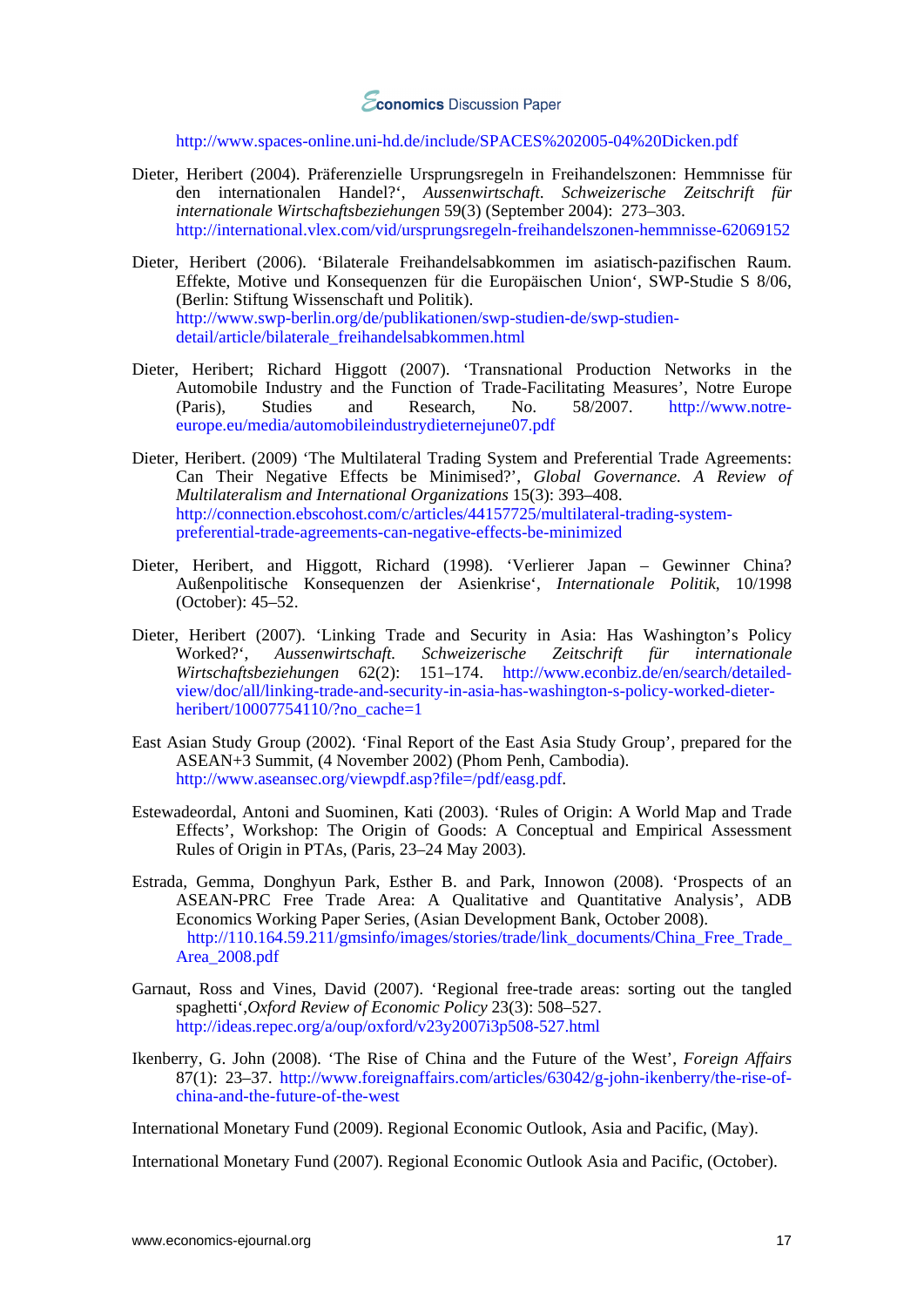- International Monetary Fund Direction of Trade (2009). Yearbook 2009, available at: [http://www2.imfstatistics.org/DOT/.](http://www2.imfstatistics.org/DOT/)
- Irwin (2002). *Free Trade Under Fire*, Princeton and Oxford: Princeton University Press.
- Kawai, Masahiro; Wignaraja, Ganeshan (2011) (eds.): 'Asia's Free Trade Agreements. How is Business Responding?' Asian Development Bank, available at <http://www.adbi.org/files/2011.01.31.book.asia.free.trade.agreements.pdf>
- Narine, Shaun (2007) 'Economic Security and Regional Cooperation in the Asia-Pacific: Evaluating the Economics-Security Nexus' Amitav Acharya and Evelyn Goh, eds., *Reassessing Security Cooperation in the Asia-Pacific: Competition, Congruence and Transformation*, (Cambridge, Mass.: The MIT Press): 195–217.
- Oba, Mie (2008). 'Regional Arrangements for Trade in Northeast Asia: Multilateral Responses to Structural Changes', Vinod K. Aggarwal and Min Gyo Moo, eds., *Asia's New Institutional Architecture: Evolving Structures for Managing Trade, Financial, and Security Relations*, (Heidelberg/Berlin: Springer): 89–119.
- Pempel, T.J. (2006). 'The Race to Connect East Asia: An Unending Steeplechase', *Asian Economic Policy Review* 1: 239–254. [http://econpapers.repec.org/article/blaasiapr/v\\_3a1\\_3ay\\_3a2006\\_3ai\\_3a2\\_3ap\\_3a239-](http://econpapers.repec.org/article/blaasiapr/v_3a1_3ay_3a2006_3ai_3a2_3ap_3a239-254.htm)  $254.$ htm
- Pempel, T.J. (2010a). 'Soft Balancing, Hedging and Institutional Darwinism: The Economic Security Nexus and East Asian Regionalism', *Journal of East Asian Studies* 10: 209–238. [http://connection.ebscohost.com/c/articles/52525844/soft-balancing-hedging](http://connection.ebscohost.com/c/articles/52525844/soft-balancing-hedging-institutional-darwinism-economic-security-nexus-east-asian-regionalism)[institutional-darwinism-economic-security-nexus-east-asian-regionalism](http://connection.ebscohost.com/c/articles/52525844/soft-balancing-hedging-institutional-darwinism-economic-security-nexus-east-asian-regionalism)
- Pempel, T.J. (2010b). 'More Pax, Less Americana in Asia', *International Relations of the Asia-Pacific* 10: 465–490.<http://irap.oxfordjournals.org/content/10/3/465.abstract>
- Ravenhill, John (2008). 'Asia's New Economic Institutions', Vinod K. Aggarwal and Min Gyo Moo, eds., *Asia's New Institutional Architecture: Evolving Structures for Managing Trade, Financial, and Security Relations*, (Heidelberg/Berlin: Springer): 35–58.
- Roberts, Michael and Wehrheim, Peter (2001) 'Regional Trade Agreements and WTO Accession of CIS Countries', *Intereconomics* (November/December): 315–323. <http://ideas.repec.org/a/spr/intere/v36y2001i6p315-323.html>
- Shambaugh, David (2004). 'China Engages Asia', *International Security* 29 (Winter 2004/2005): 64–9. <http://www.mitpressjournals.org/doi/pdf/10.1162/0162288043467496>
- Tongzon, J.L (2005) 'ASEAN-China Free Trade Area: A Bane or Boon for ASEAN Countries?', *The World Economy* 28(2): 191–210. <http://onlinelibrary.wiley.com/doi/10.1111/j.1467-9701.2005.00643.x/pdf>
- United Nations ESCAP (2009) Asia Pacific Trade and Investment Report: Trade led recovery and beyond.<http://www.unescap.org/publications/detail.asp?id=1347>
- Webber, Douglas (2007) 'Trade and Security in East Asia: Political (Non-?) Integration in an Insecure Region', Heribert Dieter, ed., *The Evolution of Regionalism in Asia: Economic and Security Issues*, (London: Routledge): 145–159.
- Zuckerman, Mortimer (1999) 'A Second American Century', *Foreign Affairs* 73(3): 8–31. [http://www.foreignaffairs.com/articles/54013/mortimer-b-zuckerman/debate-a-second](http://www.foreignaffairs.com/articles/54013/mortimer-b-zuckerman/debate-a-second-american-century)[american-century](http://www.foreignaffairs.com/articles/54013/mortimer-b-zuckerman/debate-a-second-american-century)